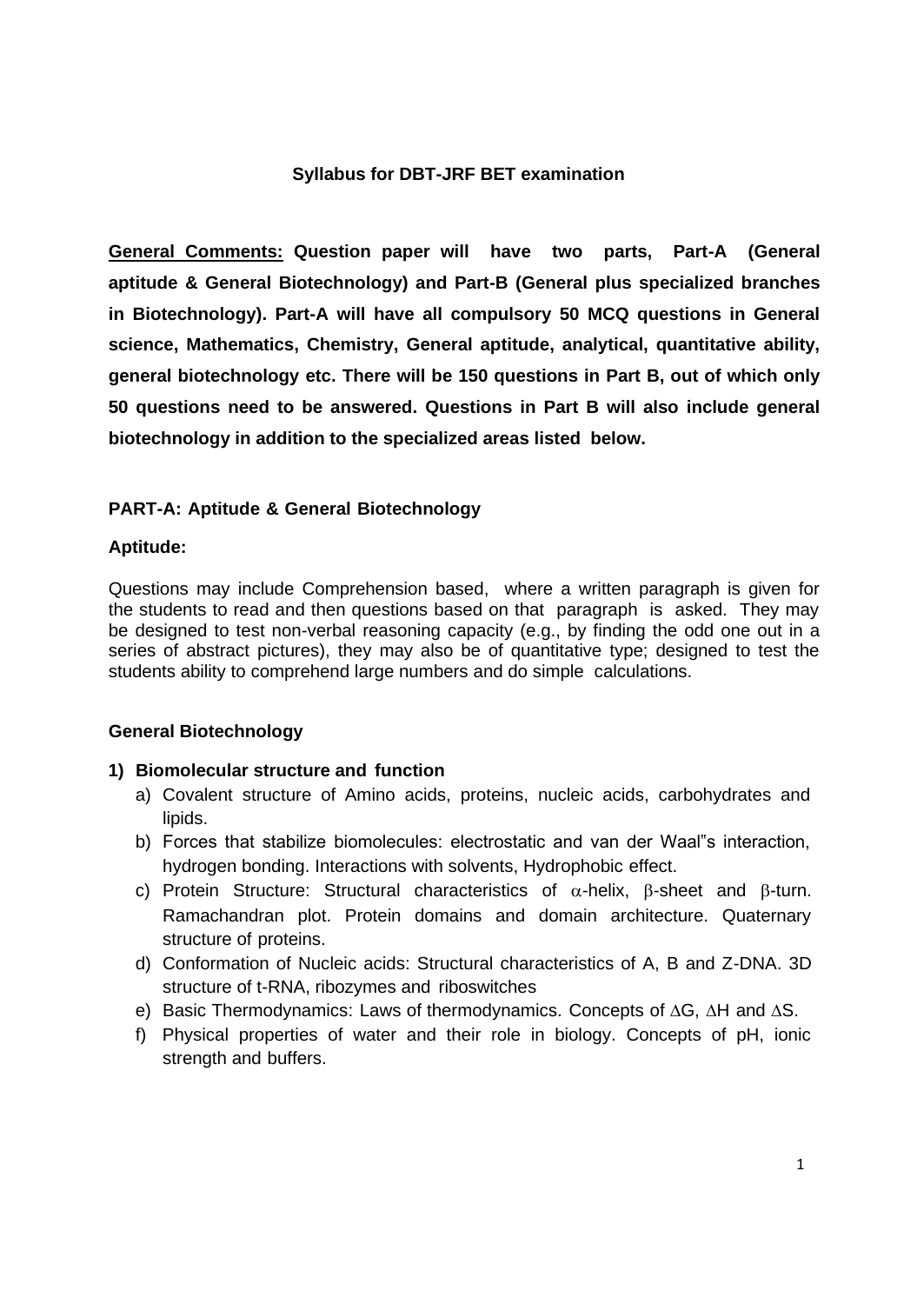- g) Chemical kinetics: Concepts of order and molecularity of a chemical reaction. Derivation of first and second order rate equation, measurement of rate constants. Concept of activation energy.
- h) Enzymology: Introduction to enzymes. Types of enzymatic reaction mechanisms, Michaelis-Menten kinetics. Competitive, Non-competitive and Un-competitive inhibition. Bi-substrate reaction kinetics. Allostery.

# **2) Methods in Biotechnology**

- a) Concepts of precision and accuracy in experimental measurements. Concept of signal to noise ratio.
- b) Biostatistics: Measures of Central Tendency. Fundamental ideas of probability and probability distributions: Binomial, Poisson and Gaussian distributions. Concept of the Central Limit Theorem. Hypothesis testing: Use of Student"s t and  $\chi^2$  tests. Correlation and regression. Basic concepts of design of Experiments.
- c) Biochemical Methods: Chromatography: Ion exchange, Gel Filtration and Affinity chromatography. Electrophoresis: Native and SDS-PAGE. Isoelectric focusing. 2D-PAGE and its applications.
- d) UV/Vis spectrophotometry. Beer-Lambert"s law and its use in determination of protein/ nucleic acid concentration.
- e) Fluorescence Spectroscopy: Basic concepts of excitation and emission. Quenching, Stern-Volmer Plots. Theory and applications of FRET and fluorescence lifetime measurements.
- f) Fundamentals of CD, IR and Raman spectroscopy and their use in the study of biomolecular conformation.
- g) Centrifugation: Basic concepts of centrifugation. Calculation of g value from RPM. Density gradient centrifugation. Sedimentation velocity and Sedimentation equilibrium. Separation of sub-cellular components and macromolecules using high speed and ultracentrifugation.
- h) Microscopy: Bright field, phase contrast, fluorescence, confocal, and electron microscopy.
- i) Fundamentals of X-ray, NMR and cryo-electron microscopy for determination of biomolecular structure.

# **3) Organization of structure and functions of prokaryotic and eukaryotic cells**

a) Cell wall and Cell Membrane: physical structure of model membranes in prokaryotes and eukaryotes, lipid bilayer, membrane proteins, other constituents; diffusion, osmosis, active transport, regulation of intracellular transport and electrical properties.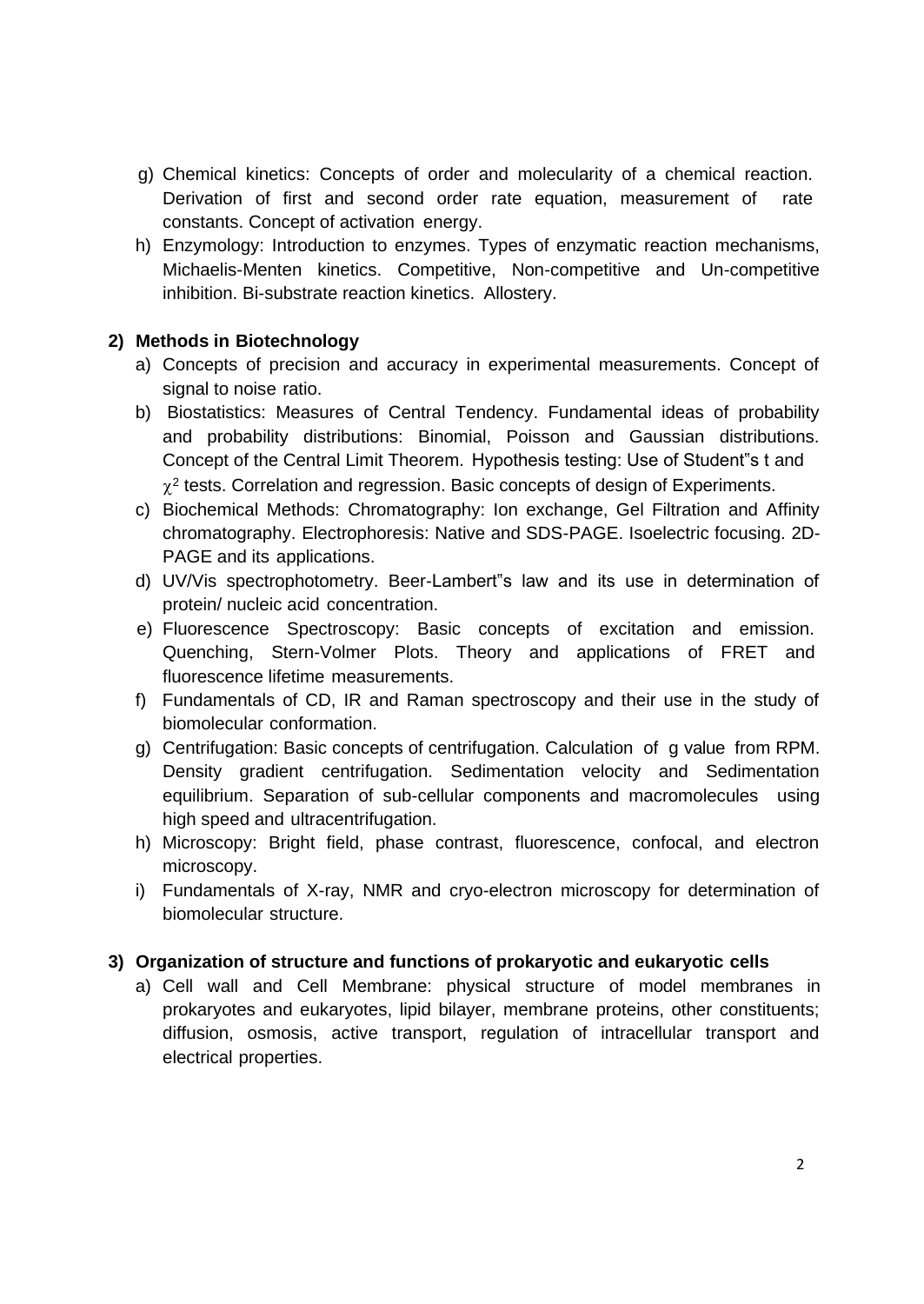- b) Structural organization and functions of cell organelles: nucleus, mitochondria, Golgi bodies, endoplasmic reticulum, lysosomes, Chloroplast, peroxisomes, vacuoles. Cytoskeletons structure and motility function.
- c) Organization of genomes: genes and chromosomes, Operon, unique and repetitive DNA, interrupted genes, gene families, structure of chromatin and chromosomes, heterochromatin, euchromatin, transposons.
- d) Cell division and cell cycle: Mitosis and meiosis, their regulation, Cell cycle and its regulation, Apoptosis, Necrosis and Autophagy.
- e) Cell transformation and cancer, oncogenes and proto-oncogenes, tumor suppressor genes, metastasis. Therapeutic interventions of uncontrolled cell growth.

# **4) Cellular processes**

a) DNA replication, repair and recombination (Unit of replication, enzymes involved, replication origin and replication fork, fidelity of replication, extrachromosomal replicons, DNA damage and repair mechanisms, homologous and site-specific recombination).

b) Transcription of various types of RNAs and their processing and modifications. Transcription factors and machinery including RNA polymerases, formation of initiation complex, elongation and termination of transcription. Regulation of transcription: activators (enhancers) and repressors, Locus control regions. Structure and function of different types of RNA and mRNPs. RNA transport, localization and function.

c) Protein synthesis, processing and transport of proteins: Ribosome, mRNA structure, genetic code, aminoacylation of tRNA, aminoacyl tRNA synthetase. Mechanism of translation: Initiation, elongation and termination factors and translational proof-reading. Regulation of Translation- global vs mRNA-specific. Translation inhibitors, Posttranslational modifications of proteins. Protein trafficking and transport.

d) Control of gene expression at transcription and translation level: Regulation of gene expression in viruses, prokaryotes and eukaryotes, role of chromatin, chromatin remodelling and gene silencing, Epigenetic regulation.

e) Host-pathogen interaction: Recognition and entry processes of different pathogens like bacteria, viruses and protozoans into animal and plant host cells, alteration of host cell behavior by pathogens, virus-induced cell transformation, pathogen-induced diseases in animals and plants, cell-cell fusion in both normal and abnormal cells.

f) Cell signaling: Hormones and their receptors, cell surface receptor, signaling through Gprotein coupled receptors, signal transduction pathways, second messengers, regulation of signaling pathways, bacterial and plant two-component systems, light signaling in plants, bacterial chemotaxis and quorum sensing.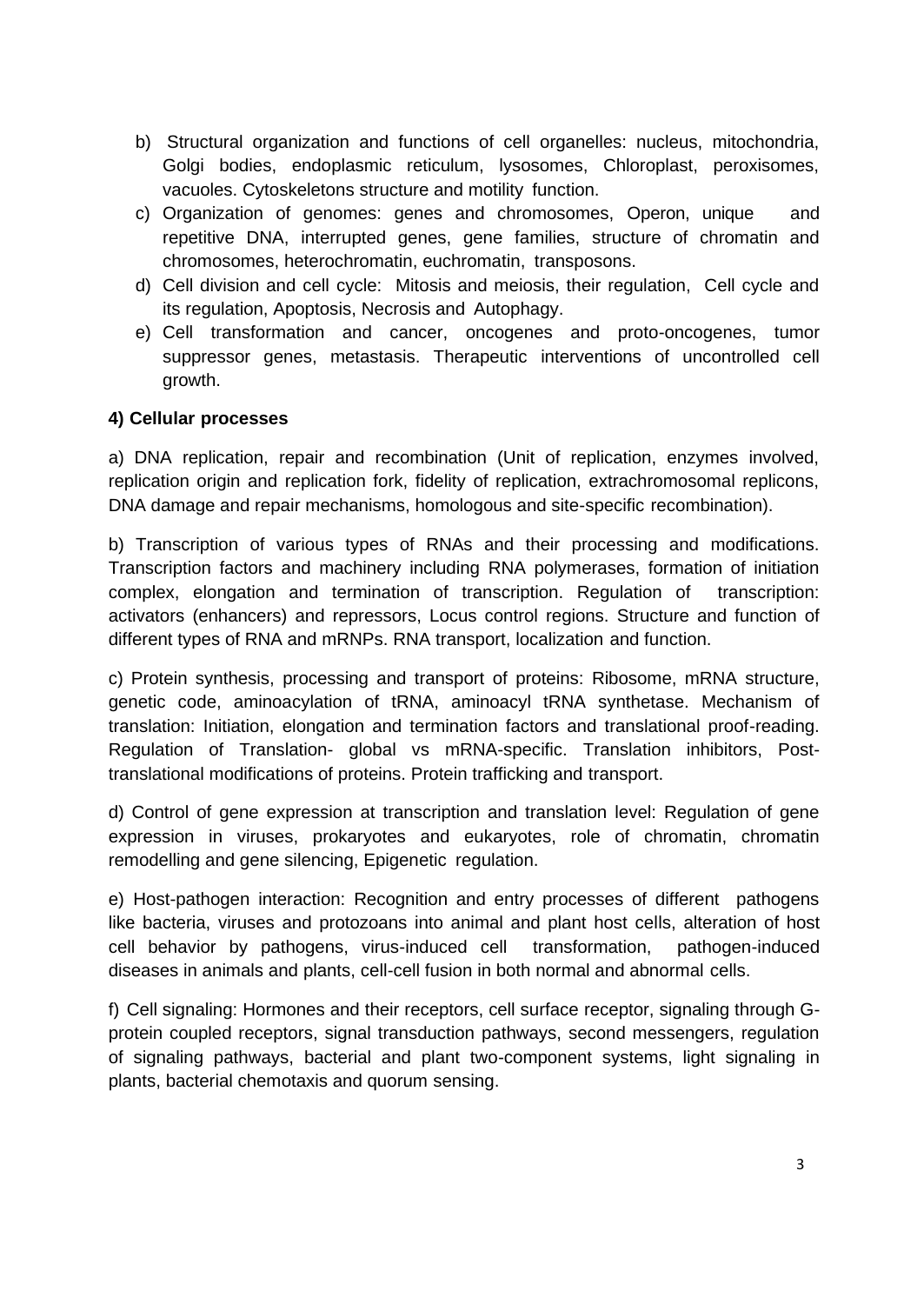g) Cellular communication: General principles of cell communication, cell adhesion and roles of different adhesion molecules, tight junctions, communicating junctions, extracellular matrix, integrins, neurotransmission and its regulation. Regulation of hematopoiesis, differentiation and development.

h) Innate and adaptive immune system: Cells and molecules involved in innate and adaptive immunity, antigens, antigenicity and immunogenicity. B and T cell epitopes, structure and function of antibody molecules. generation of antibody diversity, monoclonal antibodies, antibody engineering, antigen-antibody interactions, MHC molecules, antigen processing and presentation, activation and differentiation of B and T cells, B and T cell receptors, humoral and cell-mediated immune responses, primary and secondary immune modulation, the complement system, Toll-like receptors, cellmediated effector functions, inflammation, hypersensitivity and autoimmunity, immune response during bacterial (tuberculosis), parasitic (malaria) and viral (HIV) infections, congenital and acquired immunodeficiencies, vaccines.

### **5) Recombinant DNA Technology**

a) Enzymes used in Recombinant DNA technology.

b) Isolation and purification of DNA (genomic and plasmid) and RNA. Various methods of separation, characterization of nucleic acids including Southern and Northern hybridizations.

b) Molecular cloning of DNA or RNA fragments in bacterial and eukaryotic systems. Expression of recombinant proteins using bacterial, animal and plant vectors and their purification. Western blotting.

c) Generation of genomic and cDNA libraries. Plasmid, phage, cosmid, BAC and YAC vectors. In vitro mutagenesis and deletion techniques, gene knock out in bacterial and eukaryotic organisms.

d) Isolation and amplification of specific nucleic acid sequences, PCR, RT PCR and qRT PCR

e) DNA sequencing methods, strategies for genome sequencing.

f) Methods for analysis of gene expression at RNA and protein level, large scale expression, such as micro array based techniques.

g) Analysis of DNA polymorphism: RFLP, RAPD and AFLP techniques.

h) Biosafety regulations and IPR.

### **6. Genetics, Phylogeny & Evolution**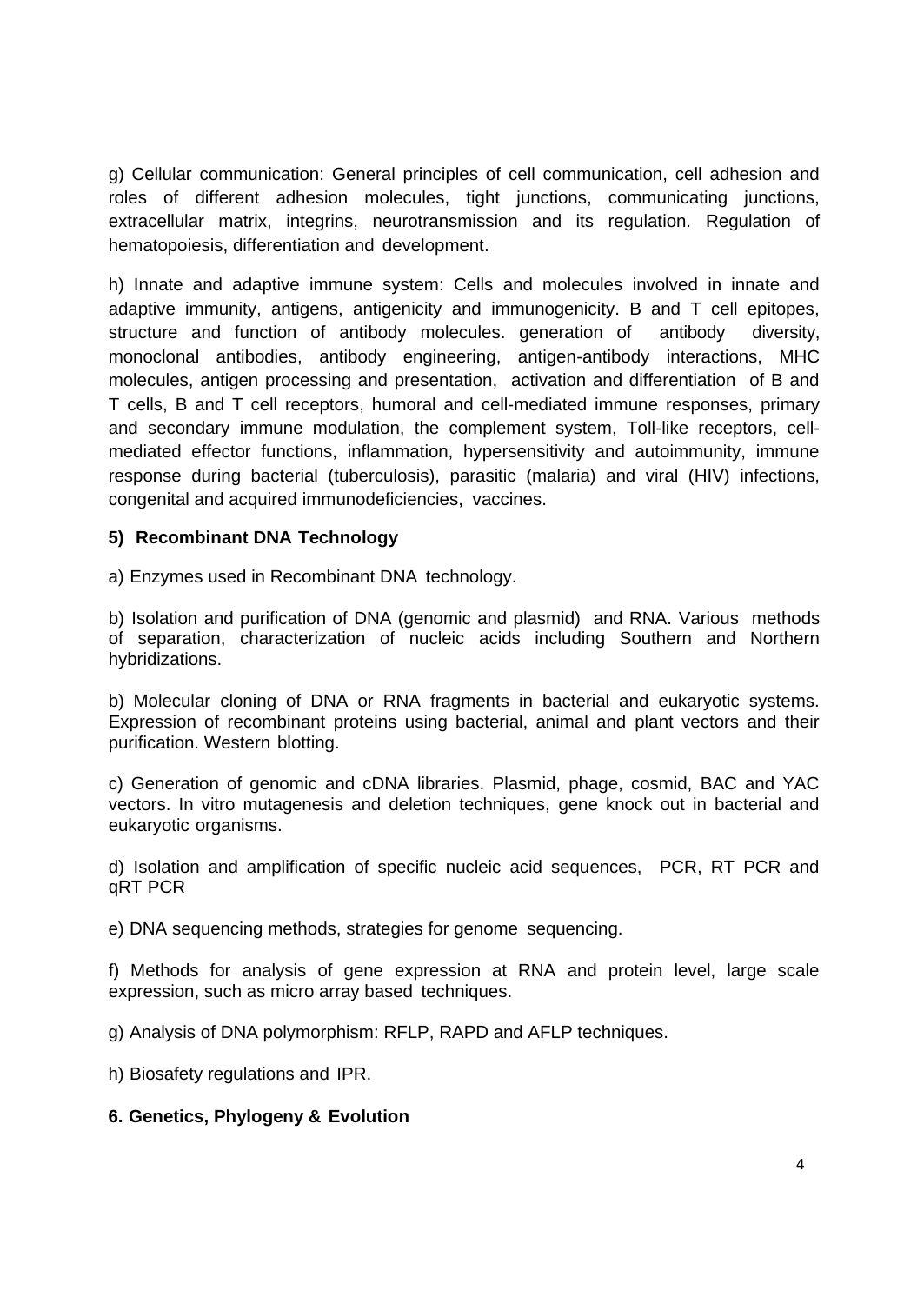a) Chromosomal inheritance: Principles of Mendelian inheritance, codominance, incomplete dominance, gene interactions, pleiotropy, genomic imprinting, linkage and cross-over, sex-linked inheritance, Population Genetics and Hardy-Weinberg equilibrium.

b) Extrachromosomal inheritance: Maternal inheritance (mitochondria and chloroplast)

c) Gene concept: Allele, multiple alleles, pseudoalleles.

d) Genetic analysis: Linkage maps, mapping with molecular markers, tetrad analysis, gene transfer in bacteria: transformation, conjugation, transduction, sex-duction, fine structure analysis of gene.

e) Mutation: Spontaneous, induced, lethal, conditional, reversion, mutagenic suppression, germinal and somatic mutation, insertion, deletion, duplication, translocation, transposition, ploidy.

- f) DNA finger printing and its applications, DNA bar coding, marker assisted selection and QTL mapping.
- g) Species concept in archaea, bacteria and eukarya.
- h) Phylogenetic analysis and evolutionary relationship among taxa, MLST.

# **7. Genomics and Proteomics**

- a) Introduction to Genomics: Structure and organization of prokaryotic and eukaryotic genomes - nuclear, mitochondrial and chloroplast genomes; Computational analysis of sequences- finding genes and regulatory regions; Gene annotation; Similarity searches; Pairwise and multiple alignments; Alignment statistics; Prediction of gene function using homology, context, structures, networks; Genetic variationpolymorphism, deleterious mutation; Phylogenetics; Tools for genome analysis– PCR, RFLP, DNA fingerprinting, RAPD, Automated DNA sequencing; Linkage and pedigree analysis; Construction of genetic maps; Physical maps, FISH to identify chromosome landmarks.
- b) Genome sequencing: Human genome project-landmarks on chromosomes generated by various mapping methods; BAC libraries and shotgun libraries preparation; Physical map-cytogenetic map, contig map, restriction map, DNA sequence; DNA sequencing and sequence assembly; Model organisms and other genome projects; Comparative genomics of relevant organisms such as pathogens and non-pathogens; Evolution of a pathogen. Taxonomic classification of organisms using molecular markers -16S rRNA typing/sequencing.
- c) DNA Microarray technology: Basic principles and design: cDNA and oligonucleotide arrays; Applications: Global gene expression analysis, Comparative transcriptomics,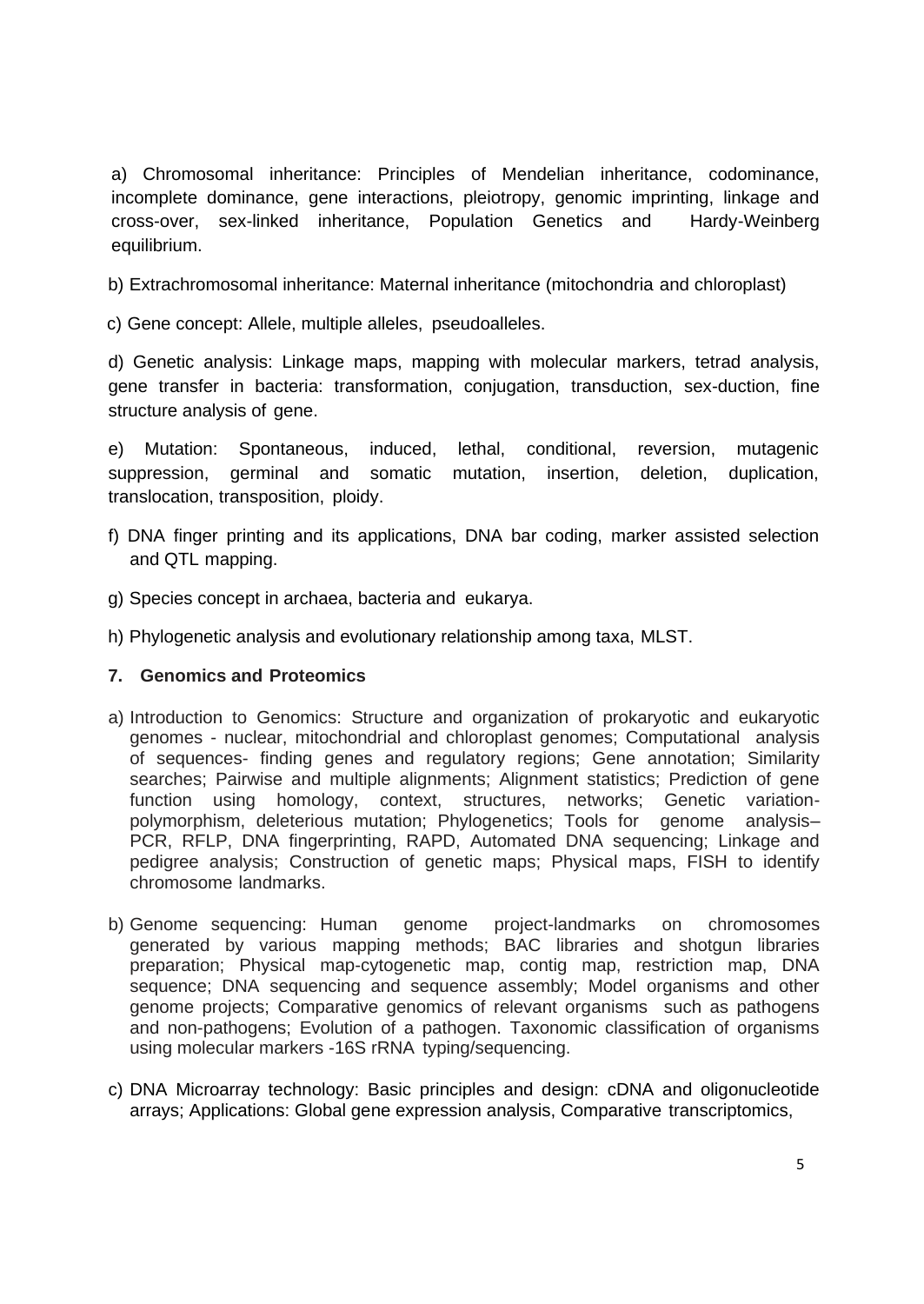Differential gene expression; Genotyping/SNP detection; Detection technology; Computational analysis of microarray data.

d) Proteomics: Outline of a typical proteomics experiment; Identification and analysis of proteins by 2D analysis; Spot visualization and picking; Tryptic digestion of protein and peptide fingerprinting; Mass spectrometry; ion source (MALDI, spray sources); analyzer (ToF, quadrupole, quadrupole ion trap) and detector; clinical proteomics and disease biomarkers; Prions; proteins in disease; Protein-protein interactions: Solid phase ELISA, pull-down assays (using GST-tagged protein), far western analysis, by surface plasmon resonance technique, Yeast two hybrid system, Phage display; Protein interaction maps; Protein arrays-definition, applications- diagnostics, expression profiling.

#### **8. IPR, Biosafety & Bioethics**

a) Types of IP: Patents, Trademarks, Copyright & Related Rights, Industrial Design, Traditional Knowledge, Geographical Indications, Protection of New GMOs; International framework for the protection of IP. IP as a factor in R&D; IPs of relevance to Biotechnology and few Case Studies; Introduction to History of GATT, WTO, WIPO and TRIPS

b) Invention in context of "prior art"; Patent databases; Searching International Databases; Country-wise patent searches (USPTO, EPO, India etc.); Analysis and report formation

c) Types of patents; Indian Patent Act 1970; Recent Amendments; Filing of a patent application; Precautions before patenting-disclosure/non-disclosure; WIPO Treaties; Budapest Treaty; PCT and Implications; Role of a Country Patent Office; Procedure for filing a PCT application

d) Patent application- forms and guidelines, fee structure, time frames; Types of patent applications: provisional and complete specifications; PCT and convention patent applications; International patenting-requirement, procedures and costs; Financial assistance for patenting-introduction to existing schemes; Publication of patents-gazette of India, status in Europe and US Patenting by research students, lecturers and scientists-University/organizational rules in India and abroad, credit sharing by workers, financial incentives, Patent infringement- meaning, scope, litigation, case studies and examples.

e) Biosafety: Introduction; Historical Background; Introduction to Biological Safety Cabinets; Primary Containment for Biohazards; Biosafety Levels; Biosafety Levels of Specific Microorganisms; Recommended Biosafety Levels for Infectious Agents and Infected Animals; Biosafety guidelines - Government of India; Definition of GMOs & LMOs; Roles of Institutional Biosafety Committee, RCGM, GEAC etc. for GMO applications in food and agriculture; Environmental release of GMOs; Risk Analysis;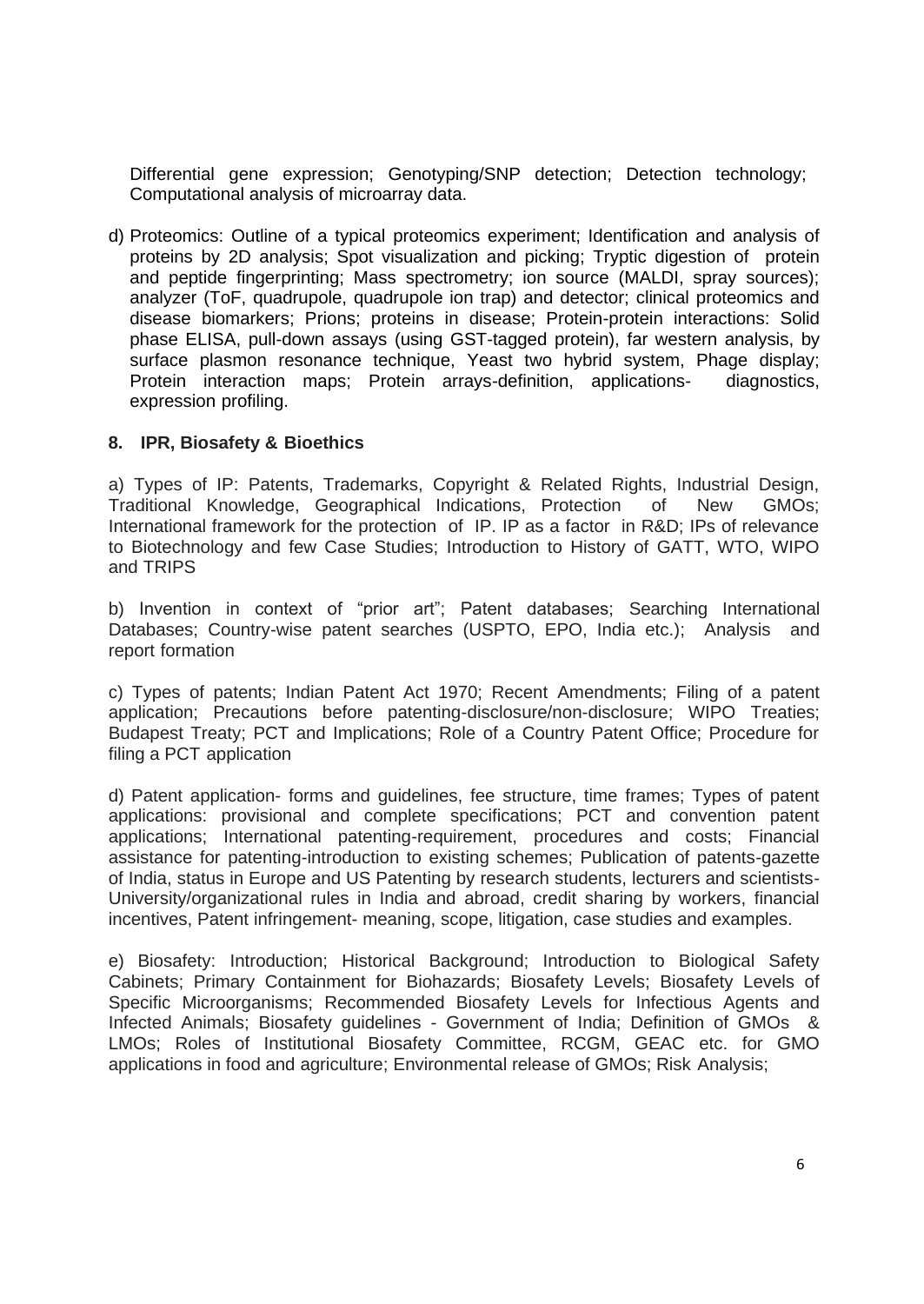Risk Assessment; Risk management and communication; Overview of National Regulations and relevant International Agreements including Cartagena Protocol.

f) Bioethics: Concepts; Philosophical considerations; Epistemology of Science; Ethical Terms; Principles & Theories; Relevance to Biotechnology; Ethics and the Law Issues: Genetic Engineering, Stem Cells, Cloning, Medical techniques, Trans-humanism, Bioweapons; Research concerns - Animal Rights, Ethics of Human Cloning, Reproduction and Stem Cell Research; Emerging issues: Biotechnology"s Impact on Society; DNA on the Witness Stand - Use of genetic evidence in civil and criminal court cases; Challenges to Public Policy – To Regulate or Not to Regulate; Improving public understanding of biotechnology products to correct misconceptions.

### **Part B: Specialized Branches in Biotechnology**

### **Agricultural Biotechnology:**

1. Plant Biology, physiology, molecular biology and seed technology

- a) Plant cell structure and function, phloem transport, plant storage proteins and protein biosynthesis, natural pesticides. Concept of plasticity in plant development; Analyzing plant growth; Seed Germination and Seedling Growth; Tropisms.
- b) Hormonal control of seed germination and seedling growth. Floral Induction and Development; Photoperiodism and its significance; Vernalization and hormonal control; Inflorescence and floral determination; Molecular genetics of floral development and floral organ differentiation
- c) Photosynthesis Light harvesting complexes; mechanisms of electron transport; C3, C4 and CAM pathways. Respiration and photorespiration – Citric acid cycle; plant mitochondrial electron transport and ATP synthesis; alternate oxidase; photorespiratory pathway, Carbon Assimilation
- d) Nitrogen Fixation and regulation, Role of lectins; Nod factors; *nif* genes; Nitrogenases; Leghaemoglobin, Nodulins; Nitrogen metabolism - Nitrate and ammonium assimilation; amino acid biosynthesis.
- e) Biosynthesis of secondary metabolites. Hormonal and environmental control of senescence; PCD in the life cycle of plants. Biosynthesis and structure and molecular mechanisms of plant hormones. Signal Transduction – Basic concepts; Phospholipid and Ca<sup>2+</sup>-calmodulin cascade; MAP kinase cascade.
- f) Light Control of Plant Development: Molecular mechanisms of light perception, signal transduction and gene regulation; Biological clocks. Structure, function and mechanisms of action of phytochromes, cryptochromes and phototropins; stomatal movement.
- g) Solute transport and photoassimilate translocation uptake, transport and translocation of water, ions, solutes and macromolecules from soil.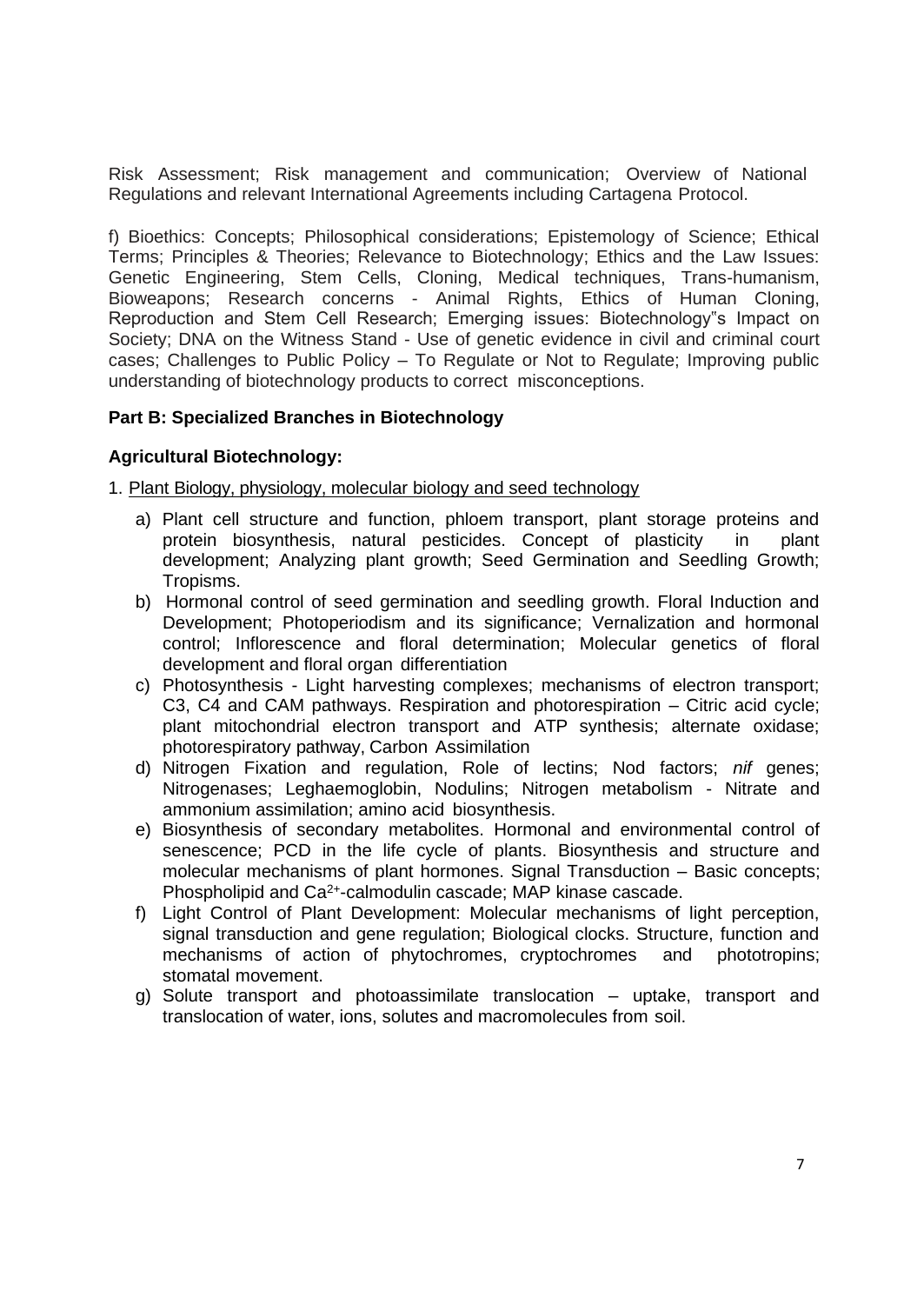- h) Plant microbe interaction: Molecular biology of *Agrobacterium* Infection, Molecular biology of *Rhizobium* infection (molecular mechanisms in symbiosis). *Arabidopsis* in molecular biology, Forward and Reverse Genetic Approaches, RNA interference, Transcriptional gene silencing, Gene traps/ T-DNA and transposable element insertion / activation lines.
- i) Seed science and technology: seed processing, seed treatments, Seed storage, Seed sanitation and certification.

### 2. Tissue Culture, Transgenic Technologies and Biotechnology

- a) Totipotency; Tissue culture media; Plant hormones and morphogenesis; embryogenesis; Cell suspension culture; Micropropagation – shoot tip culture, somatic embryos, artificial seeds; Applications of tissue culture; shoot tip culture; Wide hybridization, Anther culture and dihaploids.
- b) Production of alkaloids and other secondary metabolites; Protoplast isolation and purification; Protoplast culture; Protoplast fusion; Somatic hybrids; Cybrids.
- c) Direct transformation of protoplasts using PEG; electroporation; Transformation by particle bombardment; Chloroplast transformation. Ti plasmid-based transformation; Ti and Ri plasmids, T-DNA genes, borders, Ti plasmid virulence genes and their functions, Monocot transformation, binary vector; Floral dip transformation; Targeted gene delivery and methods of detection
- d) Promoters, Plant selectable markers; Reporter genes; Selectable marker elimination; Transgene silencing and strategies to avoid transgene silencing.
- e) Genetic engineering of crops; Codon optimization in the expression of genes in plants, Commercial status of transgenic plants; Herbicide resistance, glyphosate, sulfonyl urea, phosphinothricin, atrazine; Pest resistance, Bt toxin; Protease inhibitor; GNA and other lectins; a-amylase inhibitor; nematode resistance; Genetic engineering for male sterility-Barnase-Barstar; Delay of fruit ripening; polygalacturanase, ACC synthase, ACC oxidase; Improved seed storage proteins; Improving and altering the composition of starch and plant oils; Golden rice for ß-carotene accumulation; Production of antibodies and pharmaceuticals in plants.
- f) Biofuels, *Bacillus thuringiensis*: molecular basis of insecticidal activity. Agriculturally important microorganisms and their application. Environmental pollution, Bioremediation, Biodiversity and conservation

# 3. Molecular Breeding and Genomics

- a) Principles of plant breeding, breeding for self and cross pollinated crops. Heterosis breeding limitations of conventional breeding.
- b) Molecular markers: Restriction based and PCR based; DNA profiling using different assays- RFLP, RAPD, AFLP, ISSR, SNP etc. Development of SCAR and SSR markers.
- c) Gene flow in plants: Development of mapping population Marker Assisted Selection (MAS), screening and validation; Trait related markers and characterization of genes involved; Mapping genes on specific chromosomes; QTL mapping; Gene pyramiding.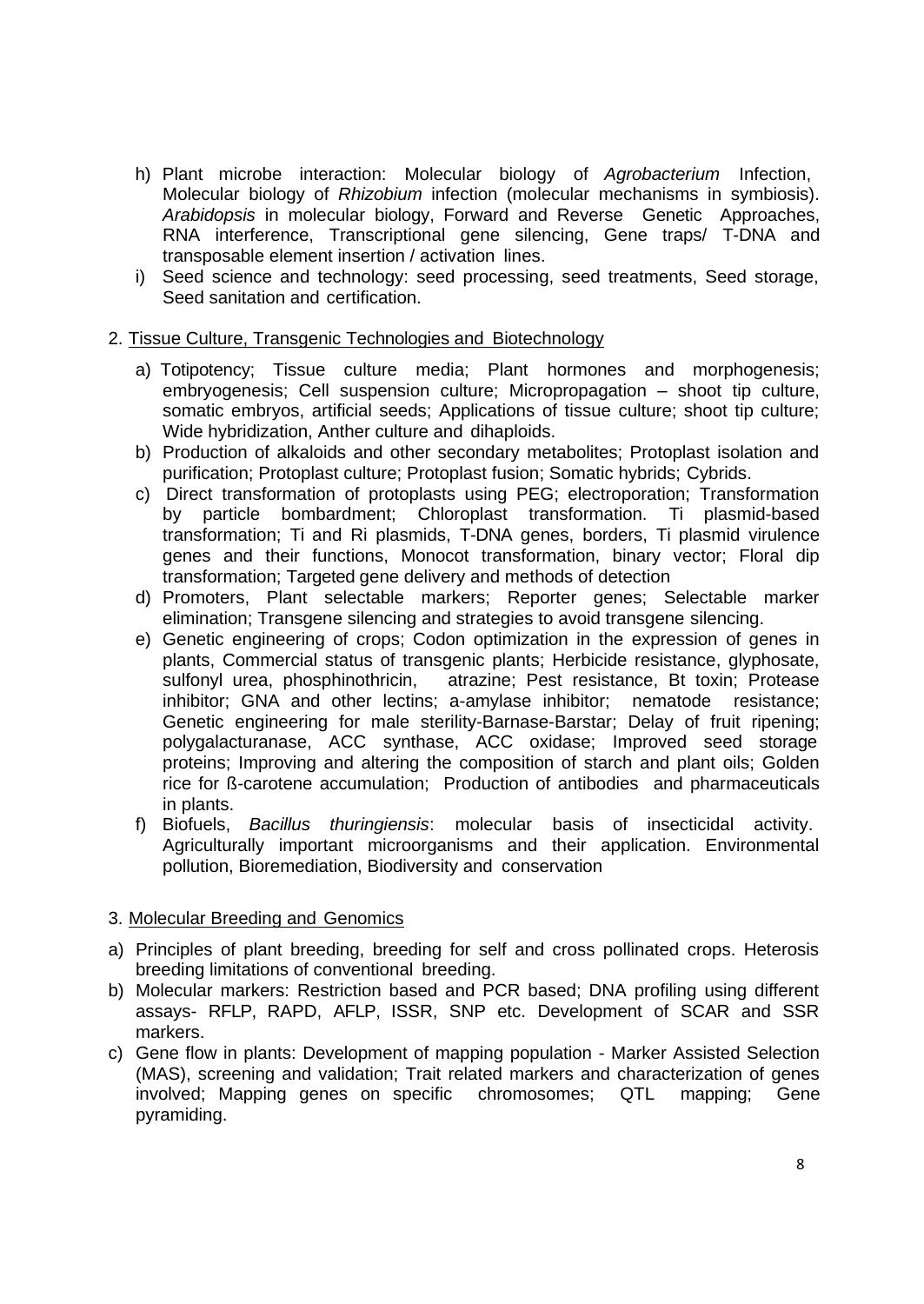- d) Development of ESTs. Molecular markers for plant genotyping and germplasm analysis; Fidelity analysis; settling IPR issues.
- e) Marker Assisted Breeding for various traits, Foreground and background selection, gene introgression and pyramiding, Non-gel based techniques for plant genotyping.
- f) Genome organization, Structural and Functional genomics, Proteomics, Metabolomics, Nutrigenomics, interactomics, Metagenomics.

### 4. Abiotic and Biotic Stress Biology

- a) Abiotic stress: Acclimation and crop adaptation to water, salinity, photo oxidative, heavy metal, heat and cold, nutrient stress. Metabolite engineering for abiotic stress tolerance, Functional genomics of stress tolerance. Induced systemic tolerance.
- b) Biotic stress: Plant response to pathogens and herbivores, biochemical and molecular basis of host plant resistance , toxins of fungi and bacteria, systemic and induced resistance, pathogen derived resistance, signaling - gene for gene hypothesis, genetic engineering for biotic stress resistance, gene pyramiding. Induced systemic resistance, systemic acquired resistance.

#### 5. Biodiversity

- a) Biodiversity Act 2002; Agricultural biodiversity; International Treaty on Plant Genetic Resources for Food and Agriculture (PGRFA); Conservation strategies for seed gene bank; Climate change and conservation of plant genetic resources; Global efforts for management of crop genetic resources; Strategies on PVFR and Biodiversity Acts.
- b) Biodiversity Legislation in India; Indian Biodiversity Act and provisions on crop genetic resources.
- c) Impact of GE crops on Biodiversity. Functions of International union for the protection of new varieties of plants (UPOV); International treaties relating to Biodiversity.

### **Animal Biotechnology:**

1. Animal Physiology and Biochemistry*:* Hormone cell interactions, endocrine control of development of various organs. Properties of different body fluids, metabolism and homeostasis. Role of enzymes in metabolic regulation, activation, inhibition and covalent modification. Specificity of enzyme actions.

2. Histology and Embryology*:* Systematic histology including microscopic structures of organs of different systems of domestic animals. Reproductive system of males and females. Embryo culture and transfer technology, somatic cell nuclear transfer, embryonic stem cells, transgenic animal production. Induction and synchronization of estrus, superovulation, oocyte collection and grading.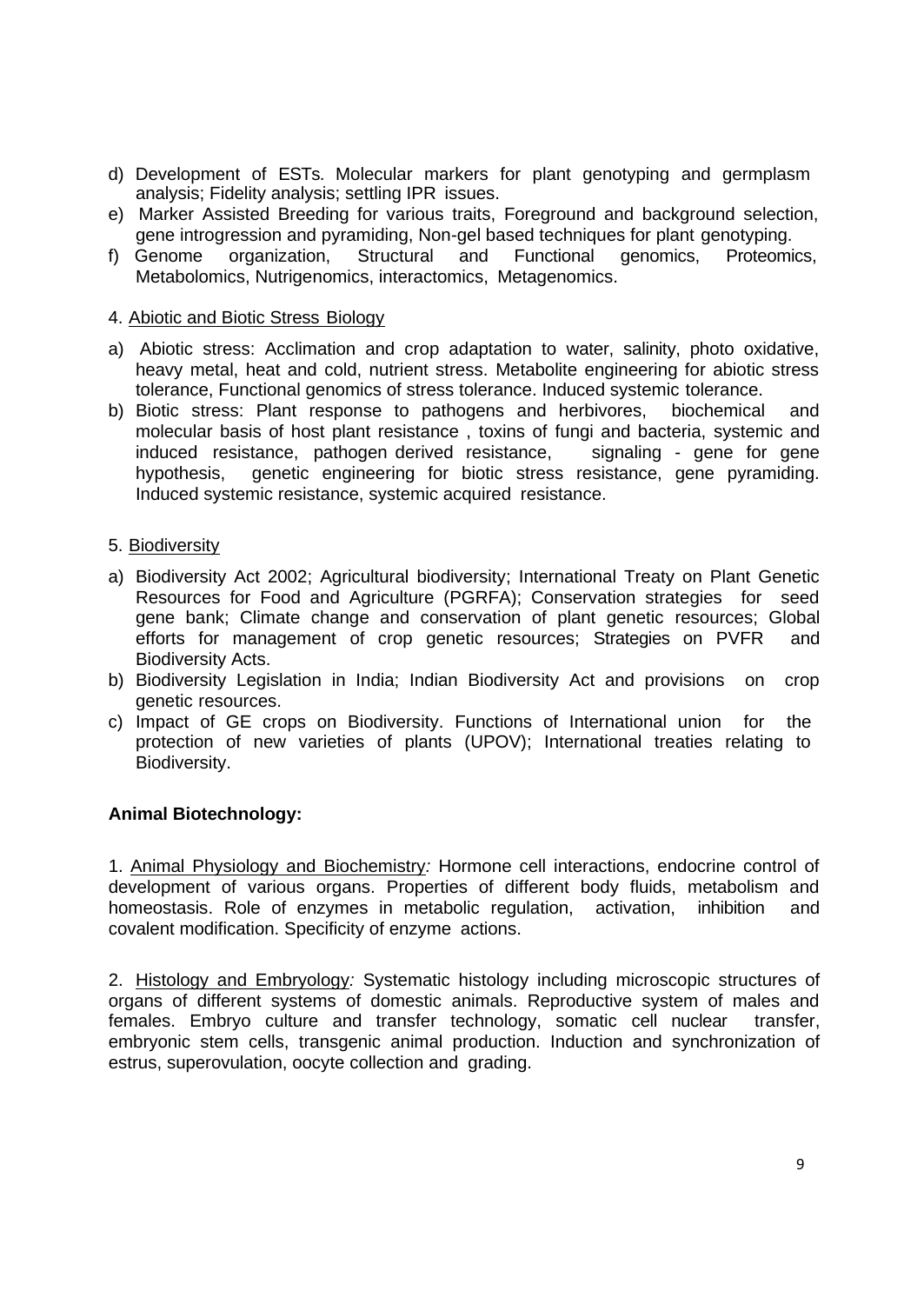3. Animal Parasitology*:* Host parasite interactions, transmission of parasites, parasite specificity, tissue reaction, protozoa and their development. Parasitic infections of domestic animals.

4. Animal Virology*:* DNA and RNA viruses causing diseases in livestock and poultry. Immunity to viral infections. Development of laboratory animal models of virus infections.

5. Immunology*:* Immunity to bacterial and viral infections of animals. Cells of immune system, clinical and transplantation immunology, tumor immunology and immunodeficiency. Nude and SCID mice biology and immunosuppression.

6. Pathology*:* Cellular pathology, cell necrosis and apoptosis. Pathogenesis and microscopic pathology of bacterial, viral and parasitic diseases of domestic animals and poultry.

7. Animal Genetics*:* Animal breeding, out breeding and inbreeding, open nucleus breeding systems. Conservation of germplasm, breeding of laboratory animals, genetic health monitoring. Concept of production of specific pathogen free (SPF) and germ free laboratory animals. Development of various chimeras.

8. Molecular Medicine and Surgery*:* Anesthesia and anesthetic drugs. Management of shock, hemorrhage, principles of fluid therapy. Surgical techniques in laboratory animals. Imaging, contrast radiography, biological effects of radiation, radiation hazards and their prevention. Isotopes and their uses in diagnosis and therapy.

9. Molecular Diagnostics*:* Concept of molecular diagnosis of pathogens, detection of animal pathogen in environmental systems and in animal feeds. Molecular diagnostics for detection of tumor.

10.Research Methodologies*:* Biochemical and immunological techniques. Application of radioactive isotopes in biological research. Cell culture technology, specialized culture techniques such as 3-D cultures, cell senescence, cell differentiation, transdifferentiation, culture of fastidious cells, cancer stem cells, cell cloning and selection, cell culture technology in production of animal viral vaccines and pharmaceutical proteins.

### **M. Tech. Biotechnology, Biochemical Engineering and Industrial Biotechnology**

1. Introductory Mathematics: Calculus review, Ordinary differential equations, Second and higher order differential equations, Linear algebra, Numerical methods

2. Engineering Principles: Material and energy balance, Steady state energy and material balance, Properties of substances, Introduction to transport phenomena, momentum transfer, heat and mass transfer, Introduction to mass transfer equipments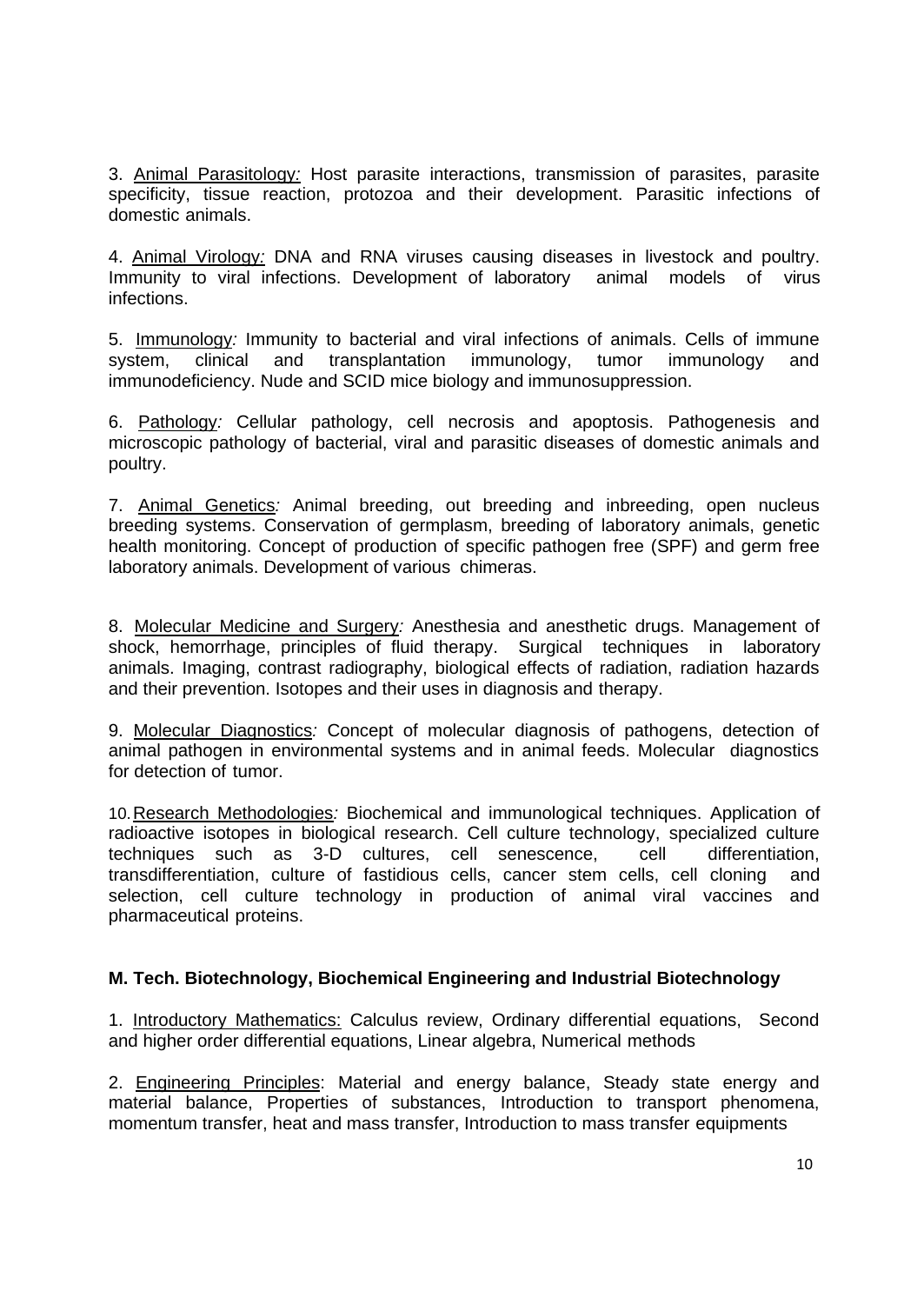3.Thermodynamics in Biological Systems: First and second law of thermodynamics, Biological systems as open non-equilibrium systems, Failure of classical thermodynamics in describing biological processes, Concepts of thermodynamics flux and force, Concept of entropy production, Constitutive equations, Thermodynamics of coupled biochemical reactions, Thermodynamic analysis of oxidative phosphorylation, Glycolytic oscillations; biological clocks

4. Bioprocess Engineering and Technology: Principles of microbial growth and factors affecting growth, Growth kinetics and substrate utilization in batch, fed-batch and continuous systems, Introduction to bioreactors: batch and fed-batch, plug flow, continuous, enzyme reactors, Sterilization, Mass transfer of oxygen, aeration and agitation, fluid rheology, Fermentation technology (Description of industrial processes: antibiotics, organic acids, alcohol, bioplastics, vitamins, enzymes; biotransformation of steroids, Basics of neutrigenomics – food-gene interactions, Process flow sheet and process economics

5. Downstream Processing in Biotechnology: Biomass removal and disruption, Precipitation by salts, solvents, Membrane based purification, Adsorption and chromatography, Extraction (solvent, aqueous two-phase, super critical), Drying

6. Bioprocess Plant Design: General design information, Material and energy balance, Process flow sheet, Scale up and scale down issues, Scale up and downstream processes. Selection and specifications of bioprocess equipments, Facility design aspects. Utilities, Process economics,

# **Bioinformatics & Computational Biology**

- 1. Major Bioinformatics Resources: Sequence databases, Gene Expression database: GEO, SAGE, 3D Structure Database: PDB, NDB, Knowledge driven Databases & utility, Pattern Sequence: InterPro, Prosite, Pfam, ProDom, Gene Ontology
- 2. Database Searches: Keyword-based searches using tools like ENTREZ and SRS Sequence-based searches: BLAST and FASTA
- 3. Sequence Analysis, Basic concepts: Sequence similarity, identity and similarity, definitions of homologues, orthologues, paralogues, Tandem and Interspersed repeats, repeat finding.
- 4. Scoring Matrix, Pairwise sequence alignments, Multiple sequence alignments (MSA), Application in Taxonomy and phylogeny, Comparative genomics.
- 5. Structural Biology: 3-D structure visualization and simulation, Basic concepts in molecular modeling: different types of computer representations of molecules. External coordinates and Internal Coordinates, Molecular Mechanics, Force fields etc.
- 6. Proteins: Secondary structure elucidation using Peptide bond, phi, psi and chi torsion angles, Ramachandran map, anatomy of proteins – Hierarchical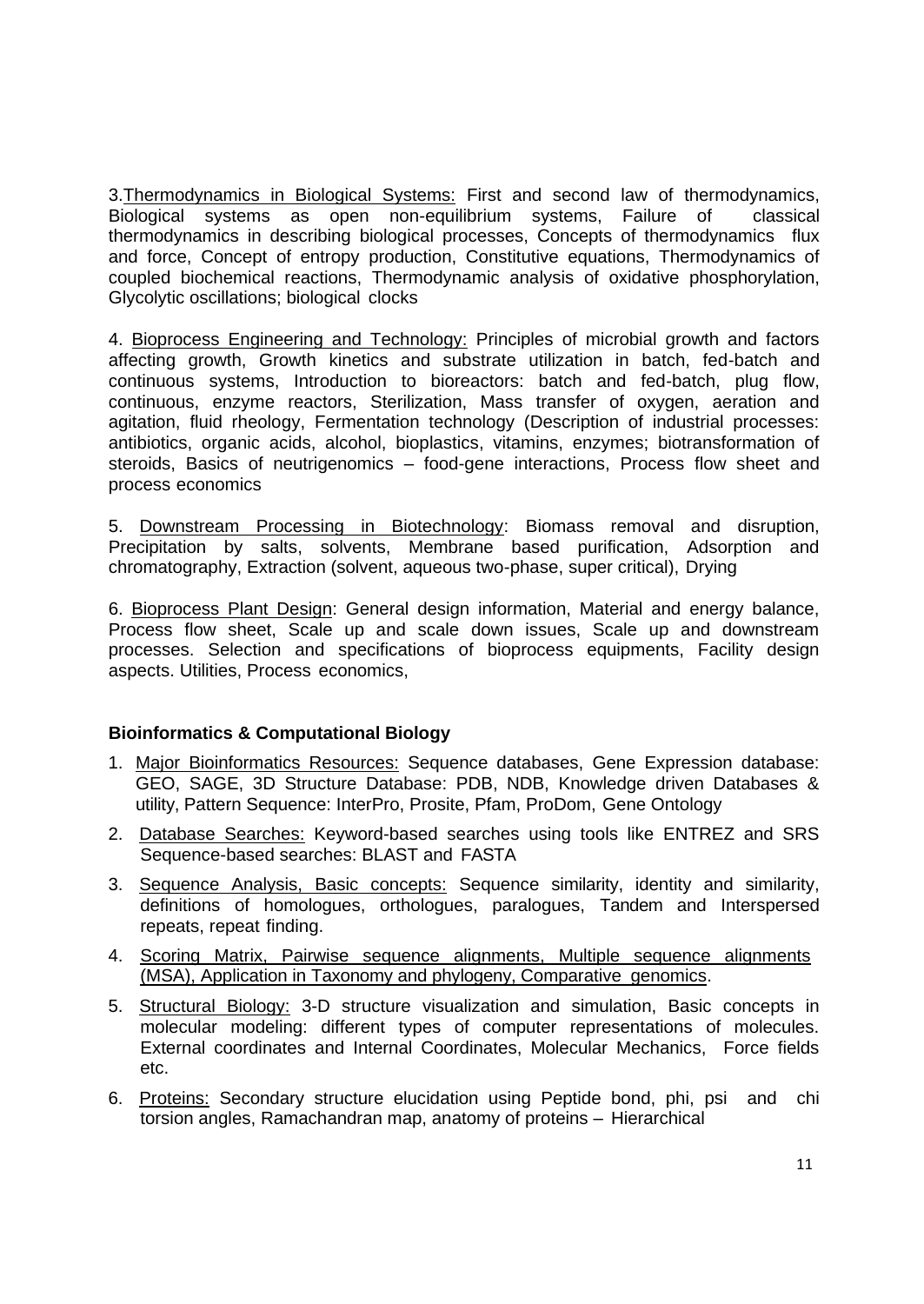organization of protein structure –like CATH, SCOP, FSSP.

- 7. DNA & RNA secondary and tertiary structures, t-RNA tertiary structure
- 8. Classification and comparison of protein 3D structures: Secondary structure prediction: Algorithms viz. Chou Fasman, GOR methods, Tertiary Structure prediction: Fundamentals of the methods for 3D structure prediction (sequence similarity/identity of target proteins of known structure, fundamental principles of protein folding etc.) Homology/comparative Modeling, fold recognition, threading approaches, and *ab initio* structure prediction methods. CASP. Computational design of Promoters, Proteins & Enzymes.
- 9. Application in drug design: Chemical databases like NCI /PUBCHEM. Fundamentals of Receptor-ligand interactions. Structure-based drug design: Identification and Analysis of Binding sites and virtual screening. Ligand based drug design: Structure Activity Relationship – QSARs & Pharmacophore etc. *In silico*  predictions of drug activity and ADMET.

# **Environmental Biotechnology**

- 1. Basic Ecological Concepts and Principles: Ecosystem: types, development and evolution; Homeostasis, energy transfer in ecosystem, Energy budget, trophic structure, food chain, food web, ecological efficiency, biogeochemical cycles
- 2. Chemistry of organic and inorganic chemicals polluting Environment (air, water and soil)
- 3. Environmental Pollution: Types, Detection and Measurement of Pollutants; Environmental monitoring techniques
- 4. Water Pollution: sources, measurement and management;
- 5. Waste Water Treatment systems: primary, secondary and tertiary treatments; Biological Treatment Processes, Biochemistry and Microbiology of Aerobic and Anaerobic Treatment, Bioreactors for waste water treatment,,Disinfection and **Disposal**
- 6. Treatment of Typical Industrial Effluents: Dairy, Distillery, Sugar, and Antibiotic Industries.
- 7. Management of municipal, biomedical and agricultural solid waste.
- 8. Environmental Pollution control: concepts of bioaugmentation, biostimulation, biodegradation, biosorption, biofilms in the bioremediation of xenobiotics, petroleum hydrocarbons, pesticides and heavy metals, evolution of biodegradative pathways.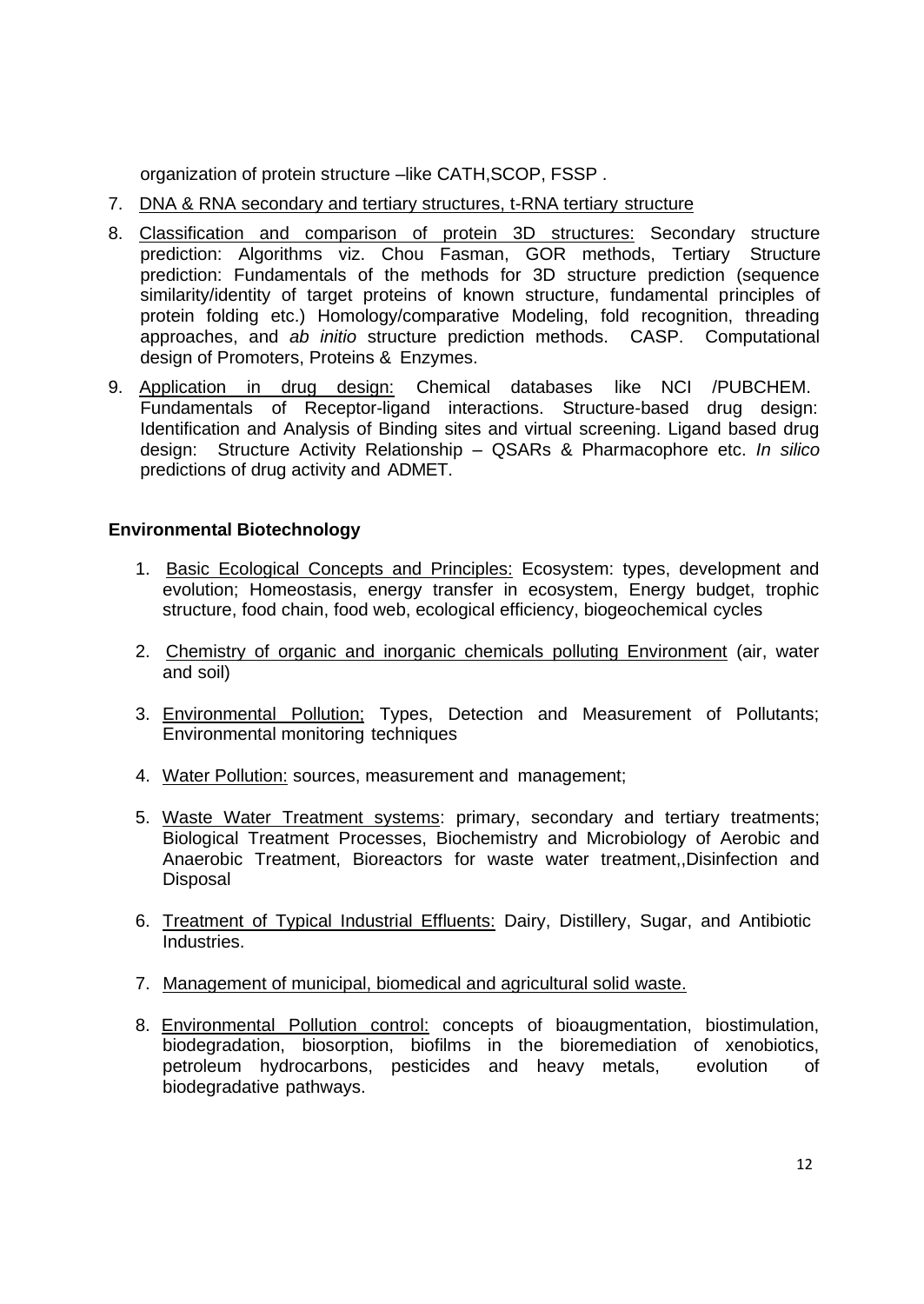- 9. Environment friendly technologies: Biosurfactants, biofertilizers, biopesticides, microbially enhanced oil recovery, resource management, integrated waste management; production of biomass, biogas and biofuel from waste.
- 10.Pollution monitoring: chemical, biological and molecular methods; Environmental impact assessment, Biodiversity and its conservation, GMOs and Biosafety.
- 11.Global environmental problems: Ozone depletion, UV-B and green house gases

### **Marine Biotechnology**

- 1. Important marine organisms and their behavior: Introduction to marine environment; Marine flora - phytoplankton, seaweeds, sea grasses and mangroves - their characteristics and identification; Marine fauna–zooplankton; Major marine invertebrates (crustaceans & molluscs); Vertebrates (Pisces) and marine mammals (dolphin and whales) - characteristics and identification; Biology - food & feeding age & growth - reproduction - life history of crustaceans, molluscs and fishes.
- 2. Marine resources assessment: Methods of surveying the living resources (Acoustic, Aerial and Remote sensing); Principal methods of exploitation (Indigenous and modern crafts & gears).
- 3. Population study and marine environment protection: Population dynamics Principles of population dynamics; Unit stocks; Age & size composition of the population; Abundance and density; Recruitment; Growth; Mortality (fishing & natural); Conservation and management-*in situ* and *ex situ*; Marine biosphere reserves; Marine parks - heritage sites.
- 4. Oceanography: Physical; Temperature, salinity and density horizontal, vertical and temporal variations; waves, tides and currents, upwelling. Chemical; nutrient cycle, metals, minerals and trace elements Biological-primary and secondary productivity, finfish and shellfish resources.
- *5.* Types of marine microbes and their biology: Structure of Bacteria, fungi, algae, protozoa and viruses; Classification of microbes (Genetic level) –conventional and modern methods. Biology of microorganisms used in genetic engineering *(Escherichia coil, Agrobacterium tumefaciens, Saccharomyces cerevisiae, phage lambda).*
- 6. Microbial Assessment: Methods of studying the marine microorganisms Methods of collection, enumeration (total and viable counts), Isolation, culture & identification based on morphological, physiological and biochemical characteristics; Preservation of marine microbes; Culture Collection Centres (ATCC, IMTECH, NCCS-MCC etc.). Microbial nutrition - influence of environment factors on microbial growth, activity and distribution.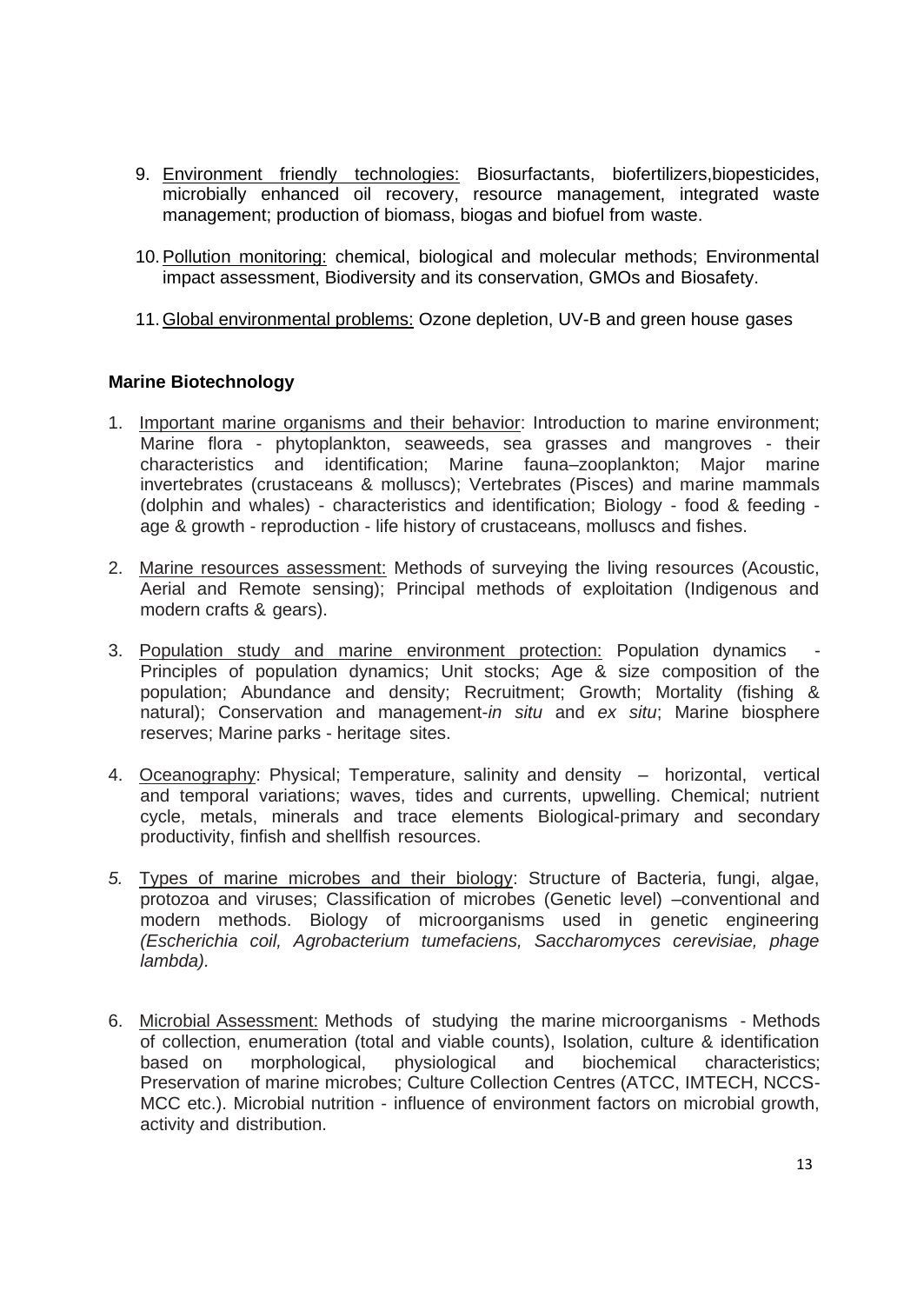- 7. Role of microbes in marine environment: Microbial nitrogen fixation; Carbon, nitrogen and phosphorus cycle; Decomposition of organic matter; Bioleaching and biodeteroriation of natural and synthetic materials.
- 8. Microbial metabolites: Microbes of biotechnological importance; Primary and secondary metabolites (enzymes, antibiotics, organic acid, toxins etc.).
- 9. Microbial interaction: Seafood microbiology normal genera associated with fish, food spoilage, fish & human pathogens; Indicator of pollution - faecal coliforms; prevention & control.
- 10. Culture systems and hatchery techniques: Importance of coastal aquaculture; Aquafarms: design and construction; Criteria for selecting cultivable species; Culture systems and management practices – extensive, semi-intensive and intensive culture practices. Seed production in controlled condition; Types; Design and management of hatchery –induced spawning; Mass production of seeds; Live feed culture technique and feed formulation; Artificial insemination - *in vitro*  fertilization.
- 11. Introduction to marine pharmacology: Terms and definitions; Medicinal compounds from marine flora and fauna - marine toxins, antiviral and antimicrobial agents.
- 12. Manipulation and microbial techniques: Chromosome manipulation in aquaculture hybridization; Ploidy induction; Gynogenesis, Androgenesis and sex reversal in commercially important fishes. Application of microbial biotechnology in culture ponds; Bioaugmentation; Bioremediation for soil and water quality improvement nutrient cycling; bio-fertilization; Probiotics – Immunostimulants; Regulation of bacterial growth.
- 13. Disease diagnosis: Tools for disease diagnosis in cultivable organisms; Enzyme immunoassays; Dot immunobinding assay; Western blotting; Latex agglutination test; Monoclonal antibodies; DNA based diagnosis; Cryopreservation.
- 14. Marine organisms and environment interaction: Types of marine environment Physical, Chemical and Biological aspects and their interaction with marine life; Air – Sea interaction; Green house gases  $(CO<sub>2</sub>$  and Methane).
- 15. Pollution & Biomaterial interaction: Marine pollution-major pollutants (heavy metal, pesticide, oil, thermal, radioactive, plastics, litter and microbial); Biological indicators (Marine microbes, algae and crustaceans) and accumulators: Application of protein biomarkers; Biosensors and biochips. Biodegradation and Bioremediation; Biodegradation of natural and synthetic waste materials; Bioremediation; Separation, purification and bio removal of pollutants.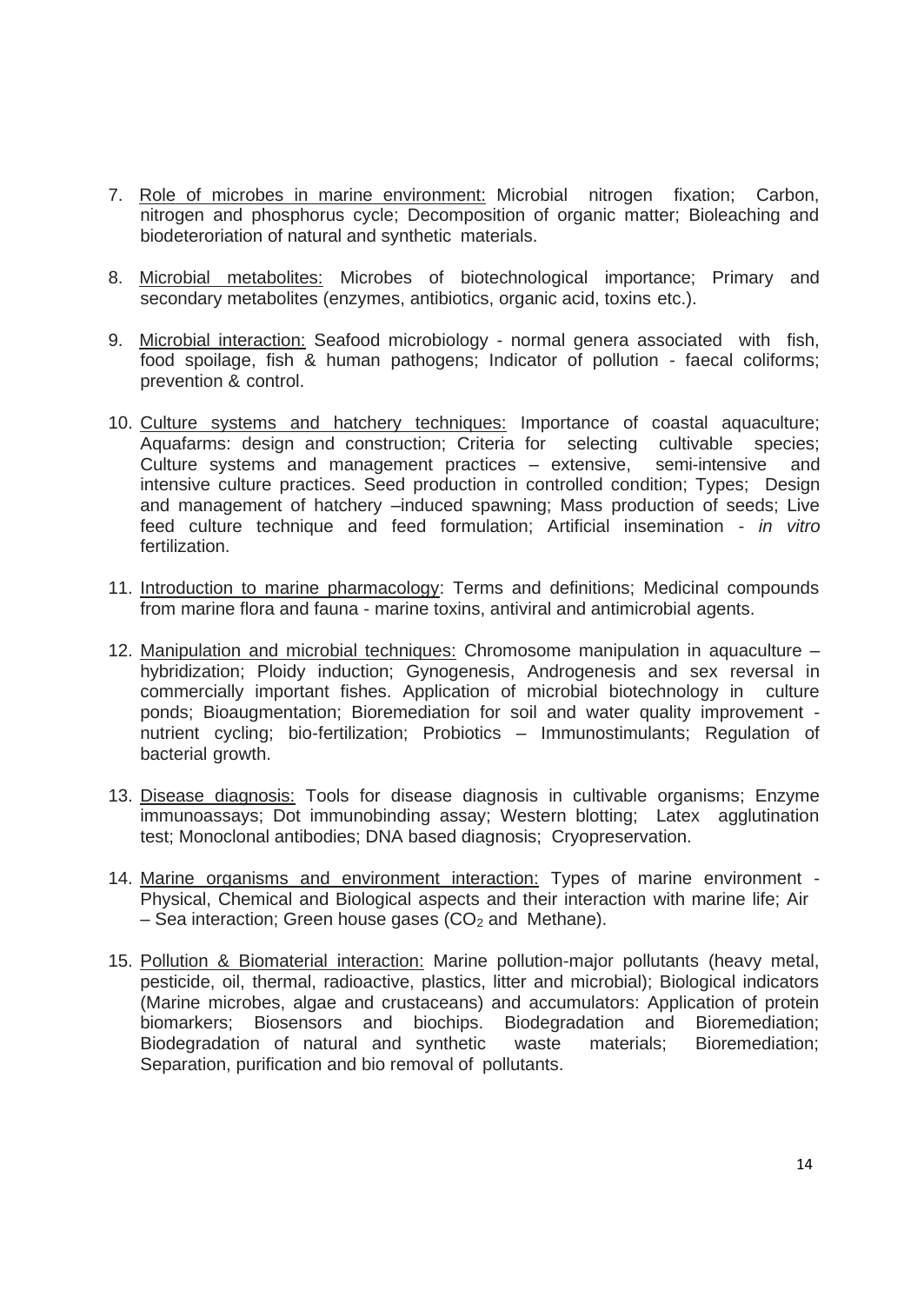- 16. Fouling and corrosion: Biofouling; Biofilm formation; Marine fouling and boring organisms - their biology, adaptation; Factors influencing the settlement of macrofoulers; Antifouling and Anti boring treatments; Corrosion process and control of marine structures.
- 17. Wastewater bio-treatment: BOD, COD; Biosensors; Biomolecules; membrane and transducer; Bioaugmentation-estimation of microbial load; Methods of inorganic and organic waste removal.

### **Medical Biotechnology**

- 1. Vaccinology: Active and passive immunization; Live, killed, attenuated, sub unit vaccines; Vaccine technology- Role and properties of adjuvants, recombinant DNA and protein based vaccines, plant-based vaccines, reverse vaccinology; Peptide vaccines, conjugate vaccines; Antibody genes and antibody engineering- chimeric and hybrid monoclonal antibodies; Catalytic antibodies and generation of immunoglobulin gene libraries. Rational vaccine design based on clinical requirements: Hypersensitivity, Immunity to Infection, Autoimmunity, Transplantation, Tumor immunology, immunodeficiency; Transfusion of immunocompetent cells, Stem cell therapy; Cell based vaccines.
- 2. Immunotechnology: Kinetics of immune response, memory; Principles of Immunization; Techniques for analysis of Immune response; Immunochemistry of Antigens - Immunogenicity, Antigenicity, haptens, Toxins-Toxiods, Hapten carrier system; Genetic bases of immune response – Heterogenecity; Immune modulators; B cell epitopes; Hybridoma Rabbit, human; Antigen – Antibody interaction, Immunoassays, RIA, ELISA, Western blotting, ELISPOT assay, immunofluorescence, Surface plasmon resonance, Biosensor assays for assessing ligand –receptor interaction. Antibody engineering; Phage display Libraries; Antibodies as in vitro and in vivo probes.
- 3. CMI and Imaging techniques: CD nomenclature, Identification of immune Cells; Principle of Immunofluoresence Microscopy, Flurochromes; Staining techniques for live cell imaging and fixed cells; Flow cytometry, Instrumentation, Applications; Cell Functional Assays – lymphoproliferation, Cell Cytotoxicity, mixed lymphocyte reaction, Apoptosis, Cytokine expression; Cell cloning, Reporter Assays, In–situ gene expression techniques; Cell imaging Techniques- *In vitro* and *In vivo*; Immunoelectron microscopy; *In vivo* cell tracking techniques; Microarrays; Transgenic mice, gene knock outs.
- 4. Genetics in Medical Practice: Genetic Principles and their application in medical practice; Case studies (Interacting with patients, learning family history and drawing pedigree chart); Syndromes and disorders: Definition and their genetic basis; Molecular pathology of monogenic diseases: Cystic fibrosis, Tay Sach"s Syndrome & Marfan Syndrome; Genetics of diseases due to Inborn an errors of metabolism: Phenylketonuria, Galactosemia & Mucopolysaccharidosis.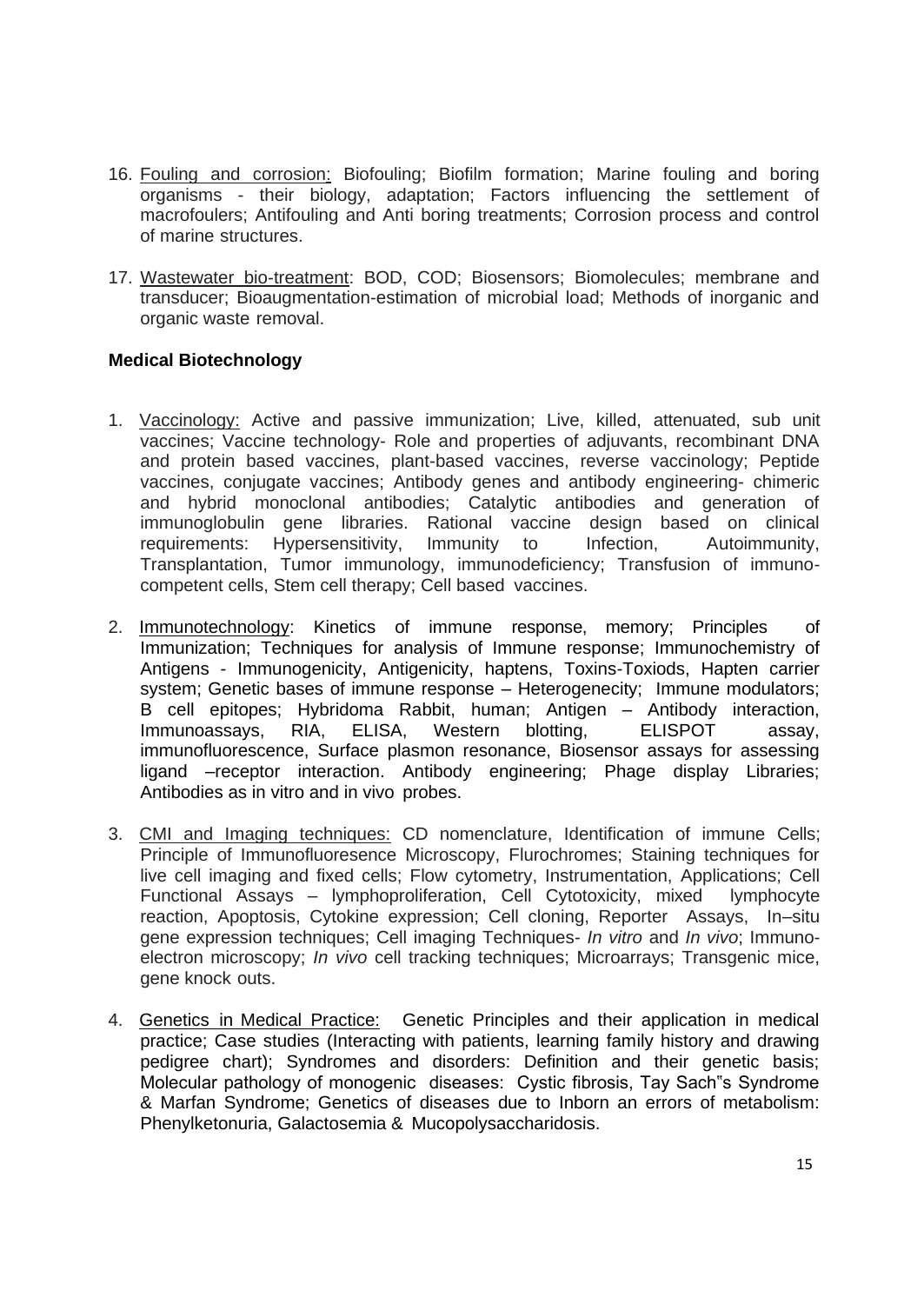- 5. Genetics of Neurogenetic disorders: Charcot-Marie tooth syndrome, Spinomuscular atrophy, Alzheimer"s disease & Syndromes due to triplet nucleotide expansion, Genetic basis of muscle disorders: Dystrophies (Duchenne Muscular dystrophy and Becker Muscular Dystrophy), Myotonians & Myopathies; Genetic disorders of Haemopoitic systems: Overview of hematopoisis, Blood cell types and haemoglobin, Sickle cell anemia, Thalassemias & Hemophilias.
- 6. Genetic basis of eye disorders: Colour Blindness, Retinitis pigmentose, Glaucoma & Cataracts; Genetics of skeleton & skin disorders; Genetics of Syndromes & Genomic Imprinting; Neurofibromatosis I, Prader-Willi & Angleman syndromes, Beckwith-Wiedeman syndrome; Genetics of Cancers and cancer-prone syndromes. Haematological malignancies, Retinoblastoma, Wilm"s tumour, Colorectal camcer, DNA-repair deficiency syndromes, Breast Cancer.
- 7. Complex polygenic syndromes: Hyperlipidemia, Atherosclerosis, Diabetes mellitus; Mitochondrial syndromes; Management of genetic disorder; Genetic counseling; Historical overview (philosophy & ethos) and components of genetic counseling: Indications for and purpose; Information gathering and construction of pedigrees; Medical Genetic evaluation (Basic components of Medical History, Past medical history, social & family history).
- 8. Components of genetic counseling: Physical examination (General and dysmorphology examination, Documentation), Legal and ethical considerations; Patterns of inheritance, risk assessment and counseling in common Mendelian and multifactor syndromes; Genetics testing : biochemical & molecular tests: in children, Presymptomatic testing for late onset diseases (predictive medicine); Prenatal and Preimplantation screening and diagnosis: Indications for prenatal diagnosis, Indications for chromosomal testing, Noninvasive methods (Ultrasound, Embryoscopy, MRI, etc.) Invasive methods; Prenatal screening for Down"s syndrome (maternal serum) & Neural tube defect; Pre-implantation genetic diagnosis; Ethical issues in prenatal screening and diagnosis.
- 9. Infections of the Gastrointestinal Tract: Amoebiasis; Giardiasis and cryptosporidiosis; Intestinal infection by nematodes; Intestinal infection by cestodes (taeniasis and H.nana infection); Trematodes; Bacterial food poisoning(toxic and infective); *E.coli* Diarrhoea; Cholera; Bacillary dysentery; Hepatitis.
- 10. Infections of the Respiratory system: Streptococcal infections; Viral infections; Diphtheria; Whooping cough; Bacterial pneumonias (Haemophilus and GNB, Pneumococcus/Legionella/ etc); Tuberculosis.
- 11. Pyrexial Illness: Malaria; Kala-azar; Leishmaniasis; Filaria; Enteric fever; Brucellosis; Rickettsial diseases; Leptospirosis and relapsing fever; Viral Hemorragic fever.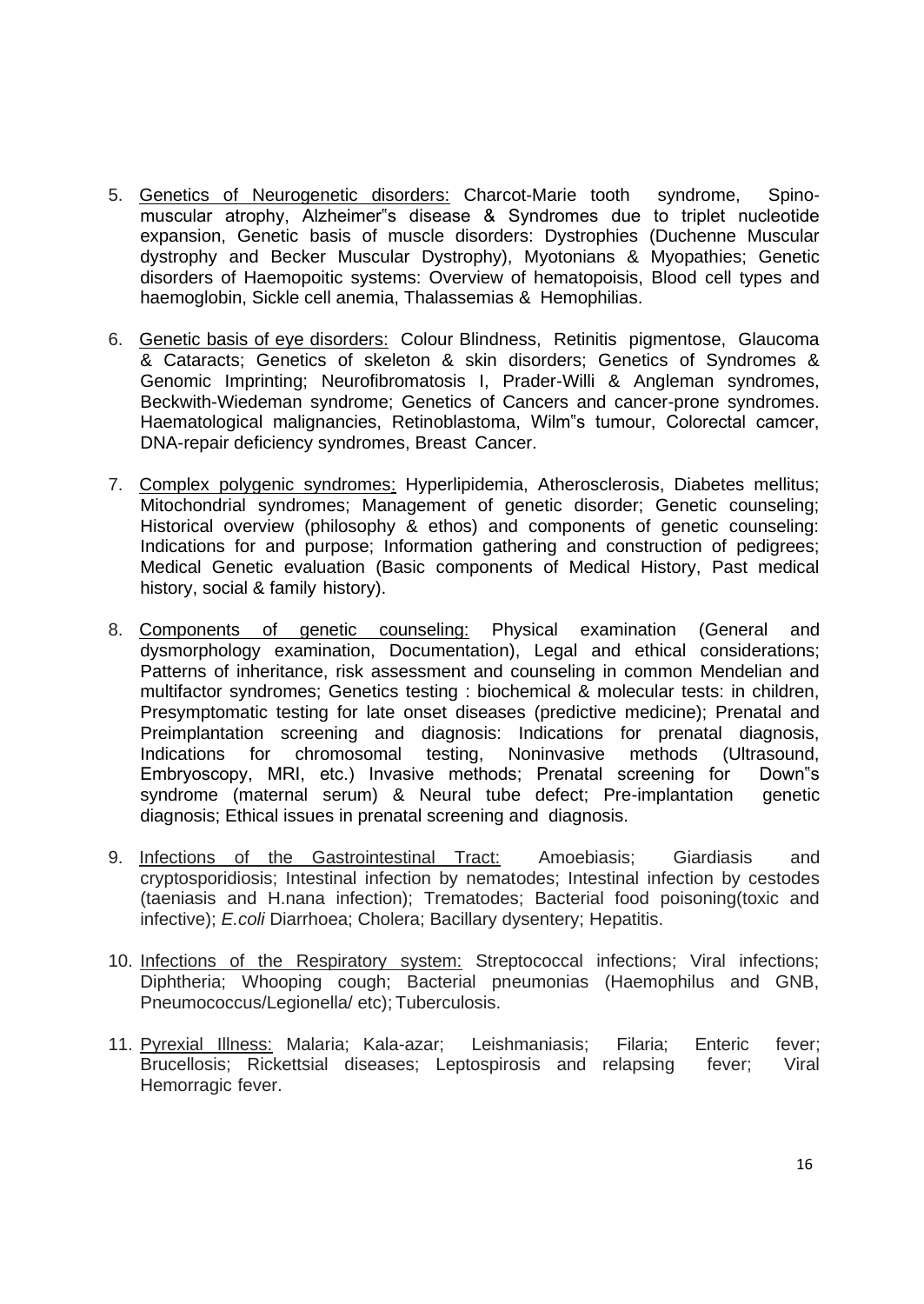- 12. Infections of the Nervous System: Viral encephalitis and Aseptic meningitis; Rabies; Cysticercosis and other CNS parasitic infections; Tetanus.
- 13. Sexually Transmitted Diseases and Congenital Infections: Herpes Simplex virus infections; HIV infection and AIDS; Chlamydial infection; Syphilis; Mycoplasma and Ureaplasma infection; Gonorrhea and other bacterial STD; Congenital viral infections; Toxoplasmosis.
- 14. Host pathogen interactions in disease process: Protective immune response in Bacterial, Viral and Parasitic diseases; Cancer; Inappropriate Immune response; Disease pathology and clinical spectrum; Clinical diagnosis of diseases; Molecular Genetics of the host and the pathogen.
- 15. DNA based diagnosis: Biochemical disorders; Immune, Genetic and Neurological disorders; Molecular techniques for analysis of these disorders; Assays for the Diagnosis of inherited diseases; DNA sequencing and diagnosis; PCR and Array based techniques in diagnosis; Single nucleotide polymorphism and disease association; Two dimensional gene scanning.
- 16. Antibody based diagnosis: Monoclonal antibodies as diagnostic reagents; Production of monoclonal antibodies with potential for diagnosis; Diagnosis of bacterial, viral and parasitic diseases by using; ELISA and Western blot.
- 17. Proteomics based diagnosis: Protein profiling for disease diagnosis ; 2D analysis of isolated proteins associated with disease by sequencing individual spots by Mass Spectrometry; Protein Micro array; Present methods for diagnosis of Specific diseases like Tuberculosis, Malaria and AIDS.
- 18. Gene therapy: Intracellular barriers to gene delivery; Overview of inherited and acquired diseases for gene therapy; Retro- and adeno- virus mediated gene transfer; Liposome and nanoparticles mediated gene delivery.
- 19. Cellular therapy: Stem cells: definition, properties and potency of stem cells; Sources: embryonic and adult stem cells; Concept of tissue engineering; Role of scaffolds; Role of growth factors; Role of adult and embryonic stem cells; Clinical applications; Ethical issues.
- 20. Recombinant therapy: Clinical applications of recombinant technology; Erythropoietin; Insulin analogs and its role in diabetes; Recombinant human growth hormone; Streptokinase and urokinase in thrombosis; Recombinant coagulation factors.
- 21. Immunotherapy: Monoclonal antibodies and their role in cancer; Role of recombinant interferons; Immunostimulants; Immunosupressors in organ transplants; Role of cytokine therapy in cancers; Vaccines: types, recombinant vaccines and clinical applications.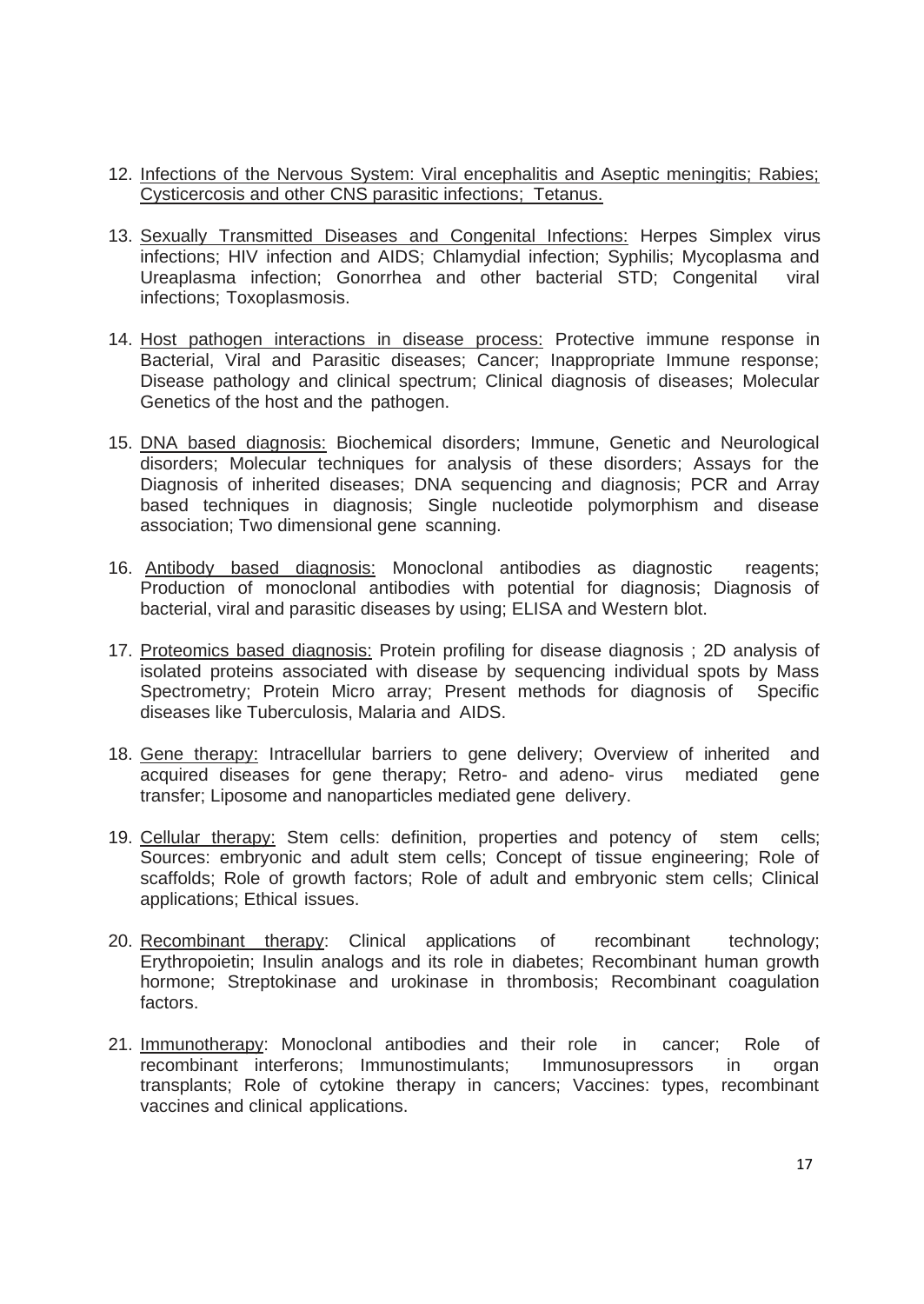- 22. Gene silencing technology: Antisense therapy; siRNA; Tissue and organ transplantation; Transgenics and their uses; Cloning; Ethical issues.
- 23. Human disease genes: DNA polymorphism including those involved in disease; Hemoglobin and anemia; Phenylketonuria (monogenic) and diabetes (multigenic) genetic disorders; "disease" gene vs. "susceptibility" gene; SNP detection: hybridization based assays (allele specific probes); Polymerization based assays (allele specific nucleotide incorporation, allele-specific PCR); Ligation based assays (allele specific oligonucleotide ligation); Polymorphism detection without sequence information: SSCP; Proteomics and drug discovery; High throughput screening for drug discovery; Identification of drug targets; Pharmacogenomics and pharamacogenetics and drug development; Toxicogenomics; Metagenomics.

### **Molecular and Human Genetics**

1. Cell Biology and Cytogenetics: Tissue culture techniques: Composition of media, cultures for prenatal, and postnatal cytogenetic diagnosis.Chromosomal analysis: Chromosome preparation and chromosome banding techniques, International system for human chromosome nomenclature. Mechanisms of numerical and structural chromosomal aberrations, chromosomal and non-chromosomal basis of sex determination.

2. Principles of Genetics: Mendelism and its extensions: Law of segregation, Law of independent assortment, Chromosomal basis of segregation and independent assortment, Linkage, Crossing over and recombination, Multiple allelism, Pleiotropy, Cytoplasmic inheritance. Pedigree analysis, patterns of transmission of characters.

Genetic mapping of Mendelian traits: Identifying recombinants and nonrecombinants in pedigrees, Genetic and physical map distances, Genetic markers, Two-point mapping-LOD score analysis, Multipoint mapping, Homozygosity mapping. Genetic mapping of complex traits: Difficulties in mapping complex traits, Allele sharing methods- Affected sib pair analysis, Allelic association, Linkage disequilibrium mapping. Physical mapping methods: Low resolution mapping- Cell hybrids, mini- and microcells, synteny of genes, Radiation hybrid mapping, Assembly of clone contigs, Identifying genes in cloned DNA, Integration of cytogenetic, genetic and physical maps.Chromosomal and molecular basis of carcinogenesis: Common chromosome abnormalities in cancer.

Cell transformation and tumourigenesis: Cell cycle check point and cancer, Oncogenes, Tumour suppressor genes, DNA repair genes and genetic instability, Epigenetic modifications, telomerase activity, centrosome malfunction, Genetic heterogeneity and clonal evolution. Familial cancers: Retinoblastoma, Wilms" tumour, Li-Fraumeni syndrome, colorectal cancer, breast cancer.Genetic predisposition to sporadic cancer.Tumour progression: angiogenesis and metastasis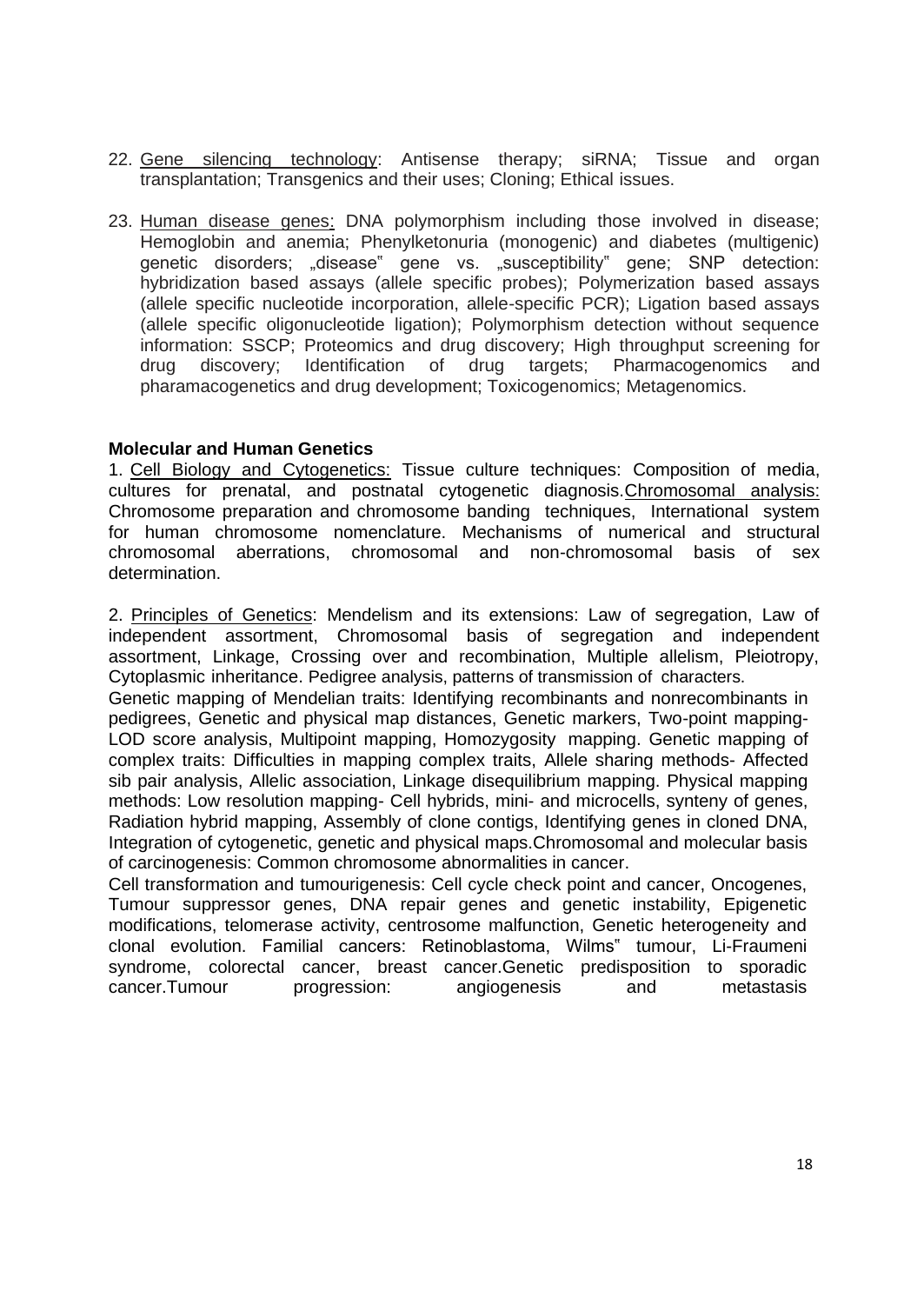Tumour specific markers.Cancer and environment: physical, chemical and biological carcinogens.Concept and theories of evolution: Microevolution in Mendelian population, Mendelian Population, Allele frequencies and genotype frequencies, Hardy-Weinberg equilibrium and conditions for its maintenance. Elemental forces of evolution: Mutation, Selection (Types of selection, selection coefficient, selection in natural populations), Genetic drift, Migration. Molecular population genetics: Molecular evolution (neutral theory, punctuated equilibrium), DNA-based phylogenetic trees, Human phylogeny (Hominid evolution: (Anatomical, Geographical, Cultural), Molecular phylogenetics of Homo sapiens, Peopling of continents (Europe, Africa, Asia)

### 3. Common genetic disorders:

Chromosomal and molecular basis, minimal critical chromosomal regions and genes, and clinical features of the following syndromes: Down syndrome, Edward syndrome, Klinefelter syndrome, Turner syndrome, Patau syndrome, Phenylketonuria, Alzheimer"s disease, Duchanne muscular disorder, Sickle cell anemia, Diabetes mellitus.

### 4. Human Genome:

The Genome project: History, organization and goals of human genome project, Mapping strategies, current status of various maps, DNA segment nomenclature, Human genome diversity, human genome databases.

Organization of human genome: Mitochondrial genome, Gross base composition of nuclear genome, Gene density. CpG islands, RNA-encoding genes, Functionally identical/similar genes, Diversity in size and organization of genes, Annotation Gene families: Multigene families – Classical gene families, families with large

conserved domains, families with small conserved domains, Gene superfamilies, Gene families in clusters, Pseudogenes, Repetitive DNA and transposable elements, Origin of gene families

Functional genomics: Transcriptome and its analysis, Proteome and Proteomics, Gene silencing

Implications of human genome on research and society.

### **Neuroscience**

- **1.** Neurons: Ultrastructure, myelination and synapses.
- **2.** Glial cells: Structure and function of glial cells: astrocytes type I & II astrocytes, fibrous and protoplasmic astrocytes, Importance of astrocytes in glutamate metabolism and blood brain barrier, Functions of other glial cells: oligodendrocyte and microglial cells, Microglial phenotypes, Overview of glial and neuronal relationship in the CNS, Glial –neuronal interplay in the CNS.
- **3.** Neurophysiology and Behavior: Tools in electrophysiological studies of the brain in animals; animal activity monitoring; Different types of mazes and their application in studies on behavior, learning and memory and cognitive aspects of animals;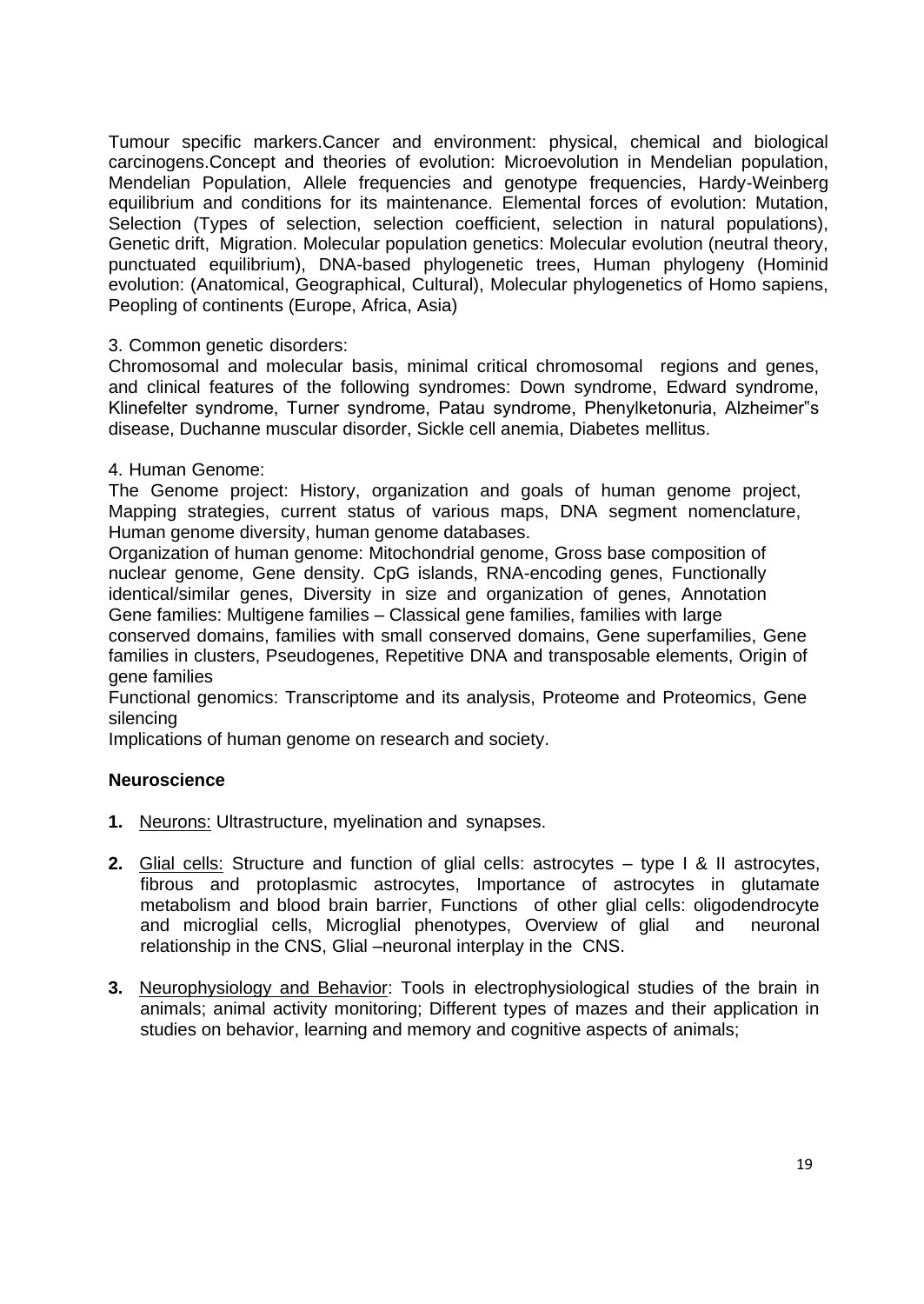Rotarod; grip strength meter; Pain sensitivity testing with the help of tail-flick instrument and paw test.

- **4.** Major events in early embryonic development: Embryonic origin of nervous system, early neural morphogenesis in vertebrates and invertebrates, Neural Induction: Molecular nature of the Neural inducer, Conservation of neural induction; Dorsal neural tube and neural crest; Neural crest cells and its derivatives.
- **5.** Patterning, polarity and regionalization of the nervous system; Fate mapping of cell determination, differentiation of nerve cells and cell lineage, acquisition of neurotransmitter property and electrical excitability.
- **6.** Birth and migration of neurons, Control of neuronal and glial cell population; Histogenesis of cerebral cortex and cerebellar cortex. Adult neurogenesis.
- **7.** Neuronal death during development: Target dependent and innervation dependent neuronal death.
- **8.** Neurotrophic factors: Nerve growth factor (NGF). Axon growth, path finding and nerve patterns: Growth Cone, Axonal navigation and axon elongation, Synapse formation and elimination: Selective synaptic connections: Skeletal muscle, autonomic ganglia, spinal cord and CNS. Denervation and regeneration of synaptic connections.
- **9.** Electrical properties of excitable membranes: Basic electricity and electric circuits, neurons as conductors of electricity, equivalent circuit representation; Electrical properties of excitable membranes: Membrane conductance, linear and nonlinear membrane, ionic conductance, current-voltage relations. Ion movement in excitable cells: Physical laws, Nernst-Planck Equation, active transport of ions, movement of ions across biological membranes; Membrane potential and role of sodium and potassium pumps, Action potential, non-gated ion channels and generation of action potential.
- **10.** Electrical properties of neurons, quantitative models of simulations, Hodgkin & Huxley's analysis of squid giant axon: Voltage-clamp experiments; Voltage gated channels;Biophysical, biochemical and molecular properties of voltage gated channels. Synaptic transmission at nerve-muscle synapses. Synaptic transmission at central synapses; Ligand gated channels; Second messengers and synaptic transmission.
- **11.** Synaptic transmission and cellular signaling: Synthesis, action and distribution of acetylcholine, catecholamine, dopamine, serotonin, and neuropeptide neurotransmitters.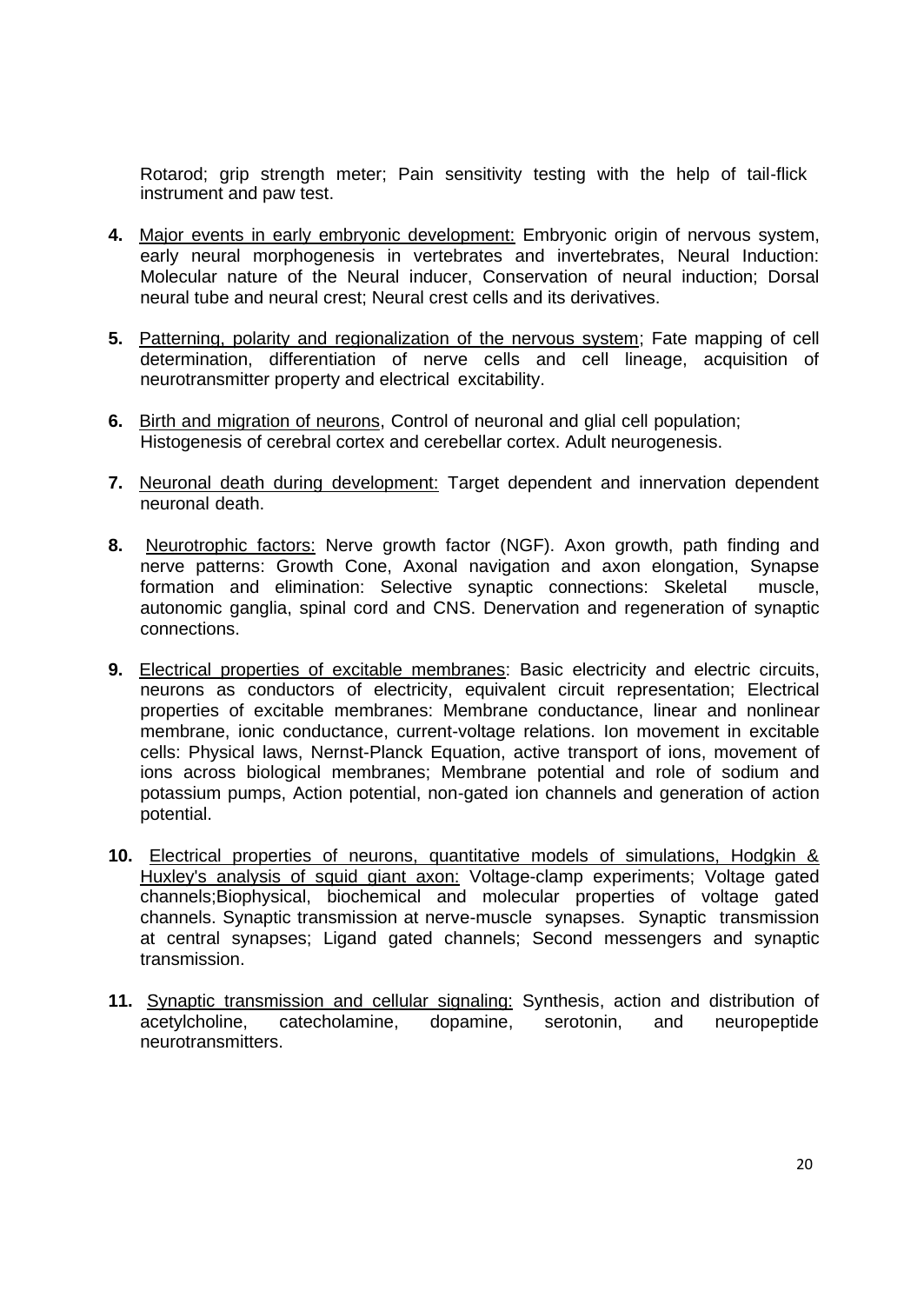- **12.** Sensation and perception: Receptors, Structure, function & connections of sensory cortex; Sensory Transduction: Phototransduction, olfactory transduction, taste, mechanoreception; Somatic sensation: Peripheral and central mechanisms Touch: somatic sensory system, mechanoreceptors and other receptors, representation of body surfaces in the brain. Pain: Nociceptors, control of pain, opioid peptides and pain. Taste: Taste receptors and taste buds, Innervation by cranial nerves, Modulation of taste activity in the Medulla. Olfaction: Odor stimuli, Information processing in the dendrodendritic synapses in Accessory Olfactory Bulb.
- **13.** Fundamentals of Motor Systems: Spinal cord as central pattern generator; Posture and voluntary movement, Basal nuclei and cerebellum; Focusing and coordinating movement. Muscle, Motor neurons and Motor neuron pools: Motor neuron pools, Muscle afferents. Spinal Motor control, Reflexes and locomotion: Basic Principles, Reflexes, Interneurons associated with movements, Locomotion Supraspinal Descending Control: Postural reflexes of the head and the body, vestibular damage & disorders of the postural control. Voluntary Descending Control: Control of voluntary movements by the motor cortex. Eye Movements: Gazestabilization mechanisms, Gaze-shifting Mechanisms.
- **14.** Chemical Control of Brain and Behavior: Role of hypothalamus, pituitary hormones and ANS
- **15.** Neural Control of the Breathing: Breathing & gas exchange, CNS & Breathing, Respiratory Rhythm Generation, Sensory Inputs and Altered Breathing, Modulation of Respiratory Motor Out-put, Suprapontine Structures and Breathing, Respiratory neurons and their discharge pattern.
- **16.** Neural Control of Heart, Cardiovascular Homeostasis: The Nervous System and the Long-term control of the Cardiovascular System.
- **17.** Sleep and Dreaming: The two states of sleep- slow wave and rapid eye movement. Circadian Timing: Pineal and Circadian Rhythms, The Suprachiasmatic Nucleus, Light as the Dominant Stimulus. Sex and behavior: Neuronal basis of sexual behaviour, Sex Hormones and Brain.
- **18.** Cognitive development and aging; Neuronal basis of object recognition; Spatial cognition; Neural system of spatial cognition: Parietal cortex, Frontal cortex, Hippocampus and adjacent cortex. Learning and Memory: Basic Systems; Longterm potentiation, Classical conditioning in vertebrates, Mechanism of memory storage. Major memory systems in mammalian brain; Executive brain functions; Consciousness.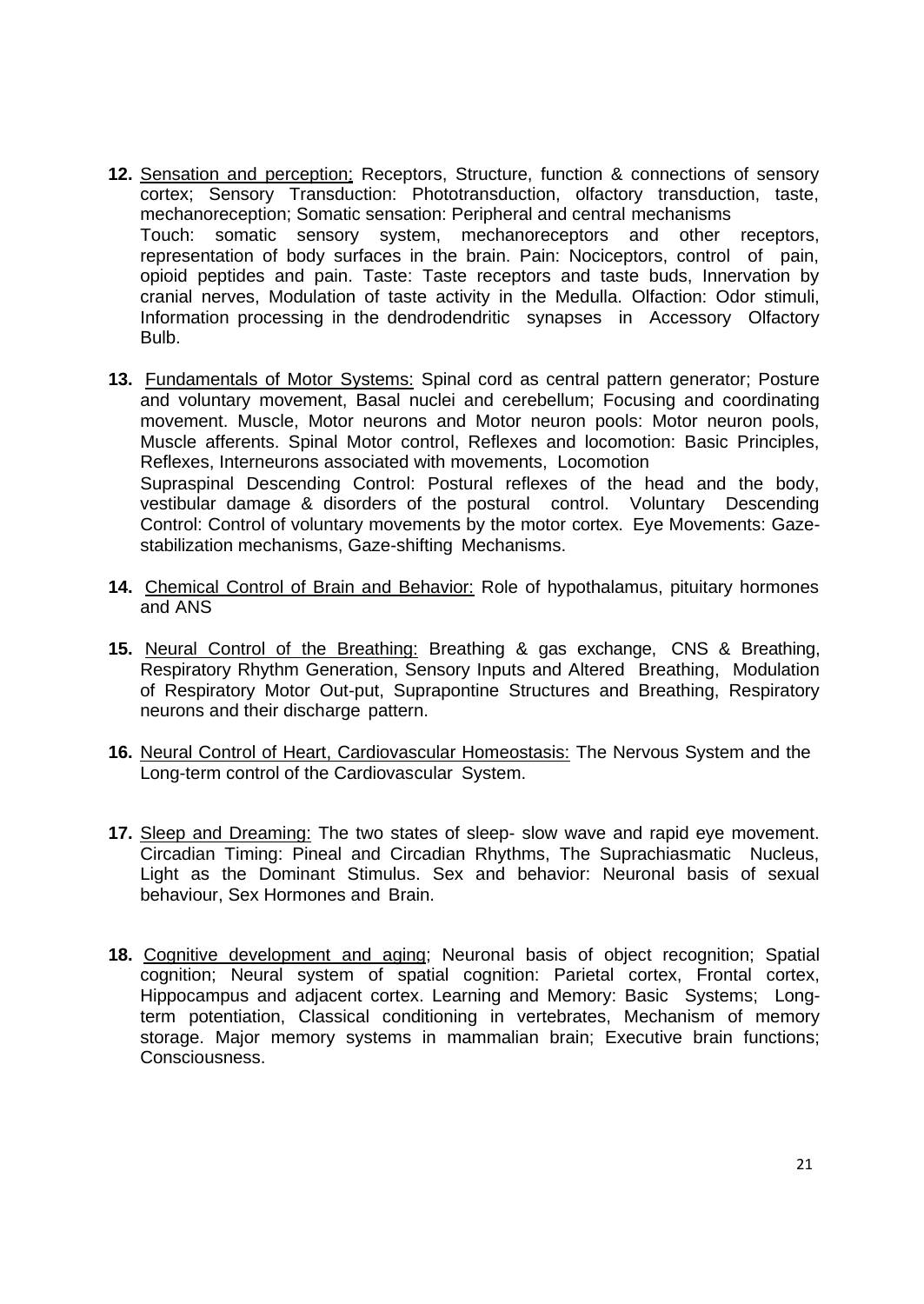**19.** Clinical neurochemistry and neuropathology: Molecular, genetic aspects and diagnostic characteristics; Neurochemical and molecular mechanisms of peripheral Neuropathy; Multiple sclerosis and other demyelinated disorders; Duchenne Muscular dystrophy, Wernicke-Korsakoft syndrome; Pellagra; Metabolic Encephalopathies and Coma, Ischemia and hypoxia; Epileptic seizures; Genetics and diagnosis of Huntington disease and other triplet repeat disorders; Alzheimer"s disease, Parkinson"s disease, Motor Neuron Diseases; Prion"s Disease; Biochemical aspects of the psychotic disorders; Biochemical basis of mental illness: Anxiety disorders; Mood disorders; Attention disorders; Schizophrenia

### **Pharmaceutical Biotechnology**

- 1. Drug metabolism: Biotransformation of drugs; microsomal and nonmicrosomal mechanisms; Enzymes in transformation; factors inhibiting and inducing enzymes; factors affecting drug metabolism; drug metabolism in fetus and new born; models of drug metabolism; dose-effect relationship. Adverse drug reaction and drug interactions, toxic reactions, allergic reactions, idiosyncracy; acute poisoning and its treatment; extraction of drug from plasma, tissues including biliary and fecal excretion.
- 2. Pharmacological screening and assays: Principles of screening-correlation between various animal models and human situation, animal ethics; Screening models for therapeutic areas like hypertension, cerebral ischemia, pain, epilepsy, depression, Parkinson"s disease, Alzheimer"s disease, diabetes etc.; Correlation between in vitro and in vivo screens, cell-based, biochemical, radiological based assays, high through put screening, pharmacokinetic analysis, reference drugs and interpretation of results. Animal handling-mice-guinea pig etc., route of administration of drugsintravenous-intramuscular-intraperitoneal-intradermal etc., Dose-response relationship of drugs, determination of analgesic activity of a compound-estimation of protein and hematological parameters.
- 3. Enzymes and microbial technology: Enzymes in organic solvents and ionic liquids, biocatalysts, enzyme engineering, random and rational approach to protein engineering, Biocatalysis with different enzymes: lipase, amidase, aminopeptidase, acylase, hydantoinase, lyases, oxidoreductase, nitrilase, epoxide hydrolase, hydoxylase, aldolases, decarboxylases; techniques of immobilization of enzymes and whole cells-design, operation and kinetics of immobilized enzyme reactors-Diffusional resistance and Thiele"s modules- multi step immobilized enzyme systems. Microorganisms in degradation of xenobiotics and removal of heavy metals; stereo selective production of drug intermediates, biocatalyst for synthesis of some chiral pharmaceutical intermediates such as synthesis of ACE inhibitors, synthesis of anti-cholesterol drugs by biocatalytic routes, calcium channel blocking